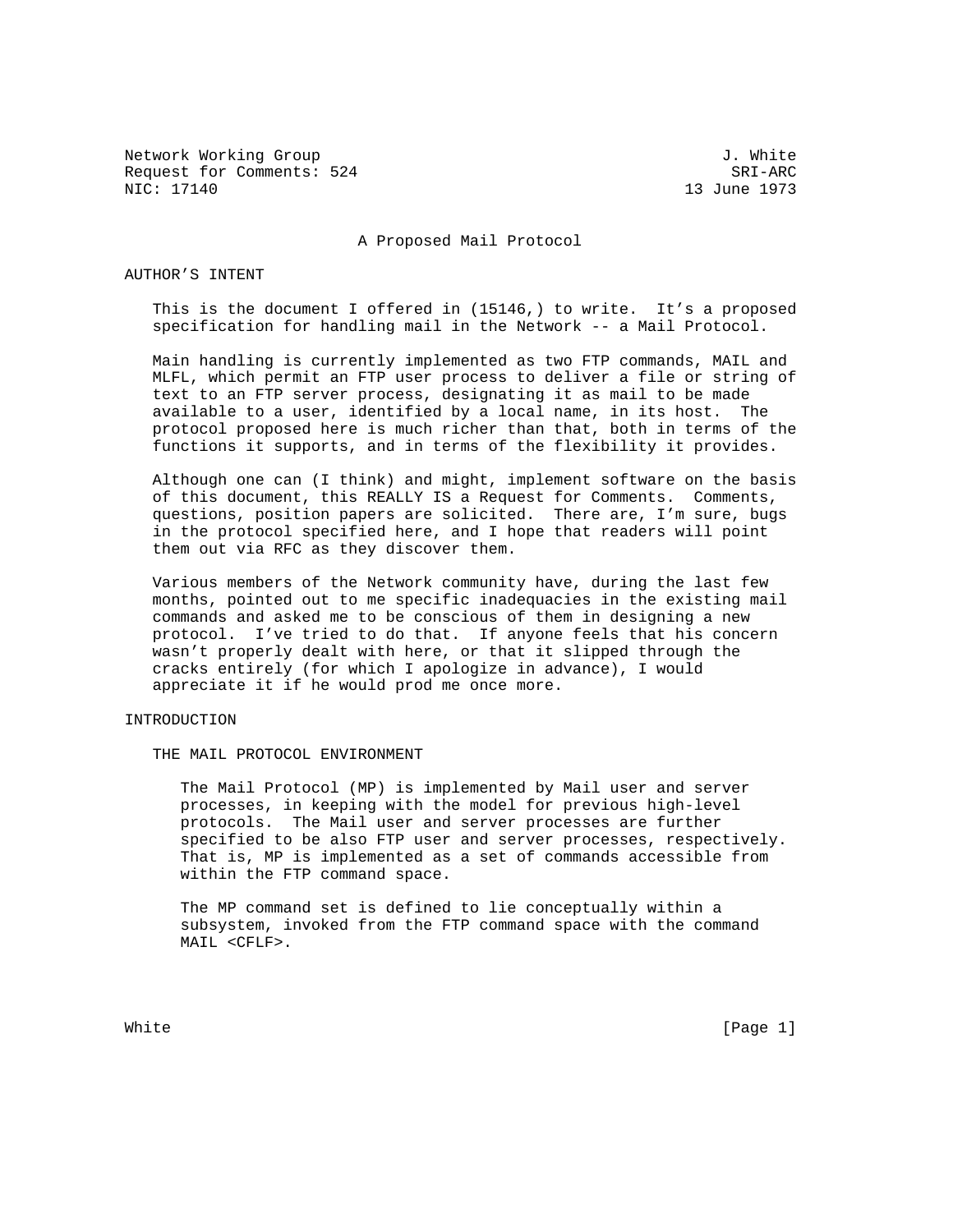NOTE: Since a command called 'MAIL' already exists within the FTP command space, the command name 'XMAIL' might substitute for 'MAIL' while the current mail commands are being phased out.

 The MP command set may or may not (according to the implementation of a particular server) be implemented by a process distinct from that which implements FTP proper.

 The following are implications of the 'subsystem' concept, of which the reader (and implementer) must be aware:

 (1) Names of MP commands are known only within the MP subsystem. MP commands must (and should naturally) be rejected by the server if the user process presents them outside of the subsystem.

 (2) Exit from the Mail subsystem (to the FTP command space) is effected with and only with the command EXIT <CRLF>. FTP commands must be rejected by the server if the user presents them while inside the subsystem (i.e., before EXIT is issued).

 (3) The same command name may be assigned without ambiguity to two entirely different commands, provided that one lies within the FTP command space and the other within MP, the two being distinguishable by their contexts. MP and FTP therefore do not compete for command names, and MP command names may be chosen without regard for the environment in which the subsystem resides.

 NOTE: It so happens that there are commands DEFINED within MP which duplicate the functions of FTP commands and bear the same names. The effective result is that some commands are explicitly allowed within MP. The reader will understand that this fact is consistent with the conventions described in 1-3 above, and that no ambiguities result.

 The subsystem concept (if not the name 'subsystem') is taken from Mike Padlipsky's Unified User Level Protocol (UULP), which the author of the present document strongly supports. The fact that MP is accessed from FTP, rather than both FTP and MP being accessed independently from a more general executive program, is simply a concession to the fact that FTP is widely implemented and UULP isn't. The author hopes that protocol development will, in the near future, begin to proceed along the lines exemplified by UULP.

White **Example 2** and the contract of the contract of the contract of  $[Page\ 2]$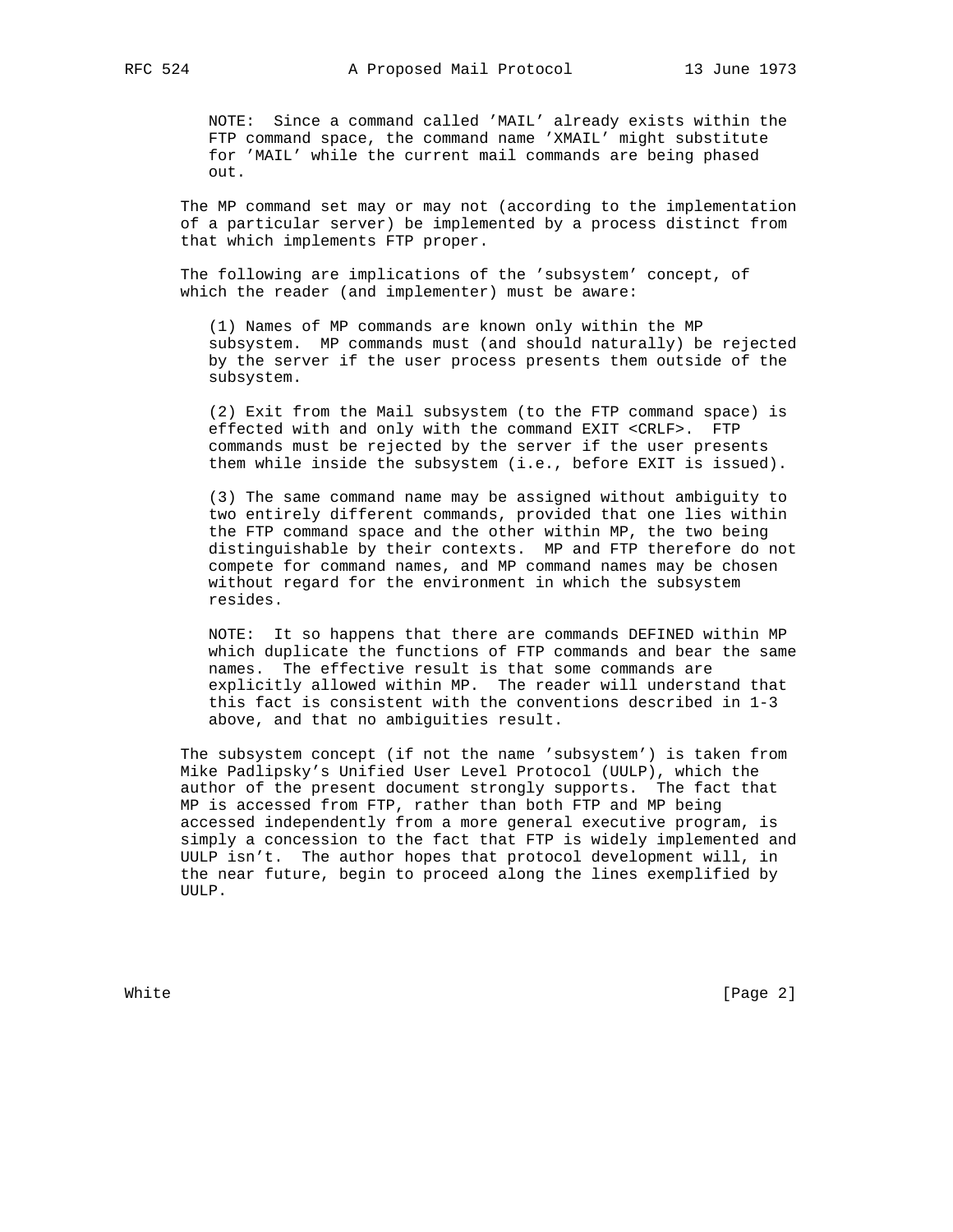MP conforms to FTP in general syntax. In particular, commands and their responses are strings of NVT characters; command names are limited to four or fewer, upper- or lower-case, alphameric characters, and are terminated by the character SP; commands are generally terminated with the TELNET New Line sequence (CR LF); command responses contain both numeric (process readable) and text (human readable) portions. Both reader and implementer are referred to the FTP protocol document for a detailed description of such matters; no attempt has been made to duplicate the discussion in the present document.

 The FTP protocol document assigns those replies whose second digit is '6' to RJE functions. In like manner MP appropriates those reply codes whose second digit is '7' for reporting results peculiar to its functions. It is, however, the author's position that FTP, MP, and the RJE protocol are all best implemented as subsystems under a common UULP executive, in which case a single subset of the reply space could be used unambiguously by all three protocols (and any yet to be defined), since every reply would implicitly be qualified by the name of the subsystem from which it emanates.

THE MAIL MODEL

 MP defines mail to be text communicated between users (both human and processes) in less that (but ideally approaching) real time. The definition excludes so-called console-to-console communication, where users exchange information at the character or line level.

 Pieces of mail are characterized by such attributes as title, content, author, and recipient. A piece of mail may be a one- or two-line message sent from one individual to another, a draft of a document sent by one individual to a design group for review, a polished, formal document sent from one group to another, a message sent to a human user by a process (e.g., an RJE server process might notify a user by Network Mail when his job has completed), etc. All such forms of communication are mail and are supported by MP.

Pieces of mail can be forwarded from one location to another

Pieces of mail can be replied to.

 The identity of the author of a piece of mail can be verified, avoiding forgery and misrepresentation.

White **Example 2** (Page 3)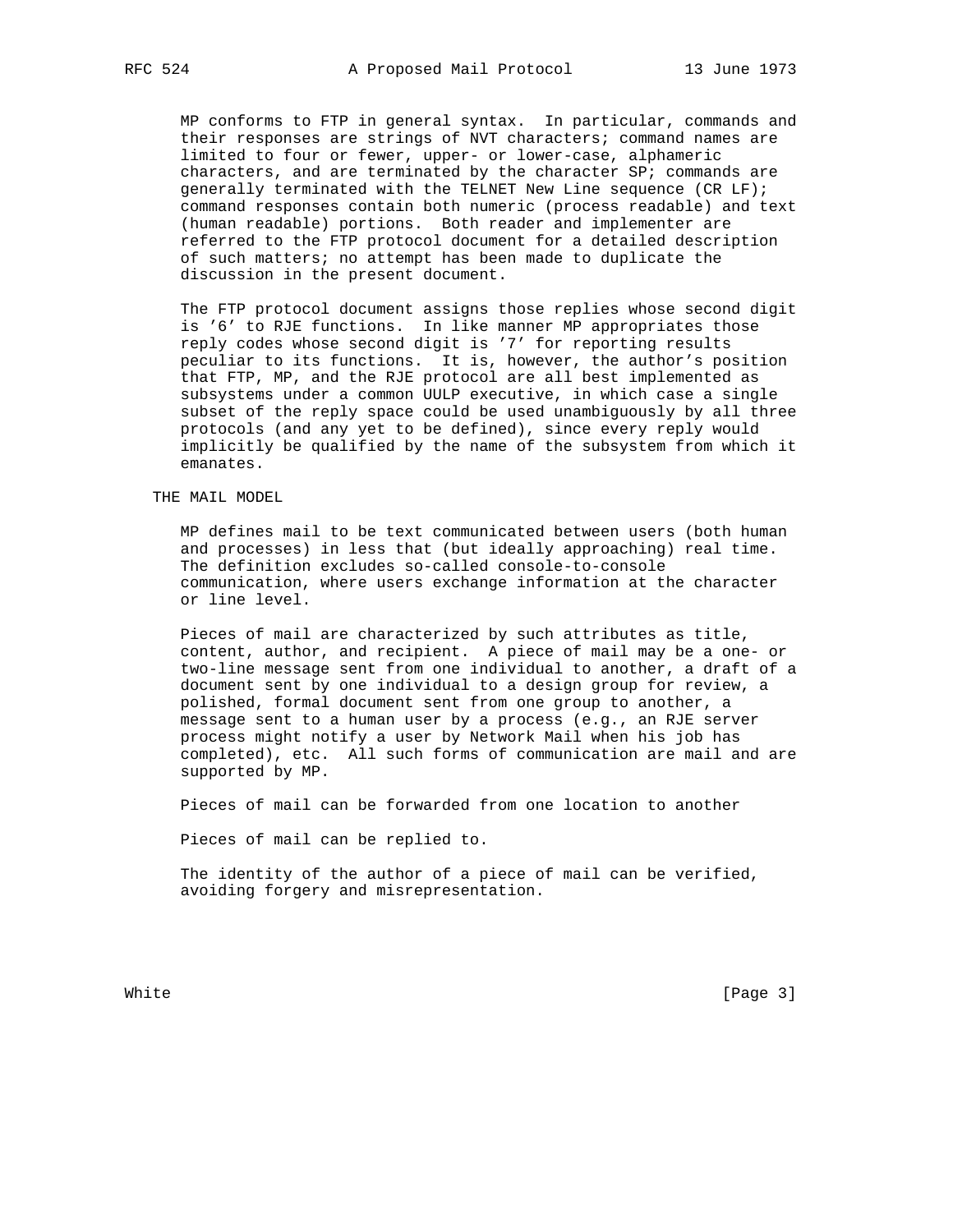Pieces of mail can be permanently recorded, assigned a long-term identifier by which they can be forever be retrieved for reference, and entered in catalogs. And access to such recorded mail can be restricted to a specified subset of the user community.

 Some hosts accept mail whose recipients reside elsewhere in the Network, and assume responsibility for delivering the mail to them (worrying about retrying delivery when hosts are down, etc.), and acknowledging its delivery to the sender.

 The picture being painted for the reader is one in which processes cooperate in various ways to flexibly move and manage Network mail. The author claims (without proof, of course) that the picture will in the future get yet more complicated, but that the proposal specified here can be conveniently enlarged to handle that picture too.

# ORGANIZATION OF THIS DOCUMENT

The rest of this document consists of the following components:

GLOSSARY

 The concepts introduced briefly in the section above are more formally defined, and their manner of representation in the protocol specified.

MP FUNCTIONS

 The command sequence is defined by which a user process initiates each of the logical functions (e.g., Distribution, Recording, Delivery) which can be performed by a Mail server process.

### EXAMPLE

 An example of the command-response exchange between a user and server is given.

## COMMAND SUMMARY

A summary of MP commands is given.

#### COMMAND REPLIES

Reply code assignments are given and briefly explained.

White  $[Page 4]$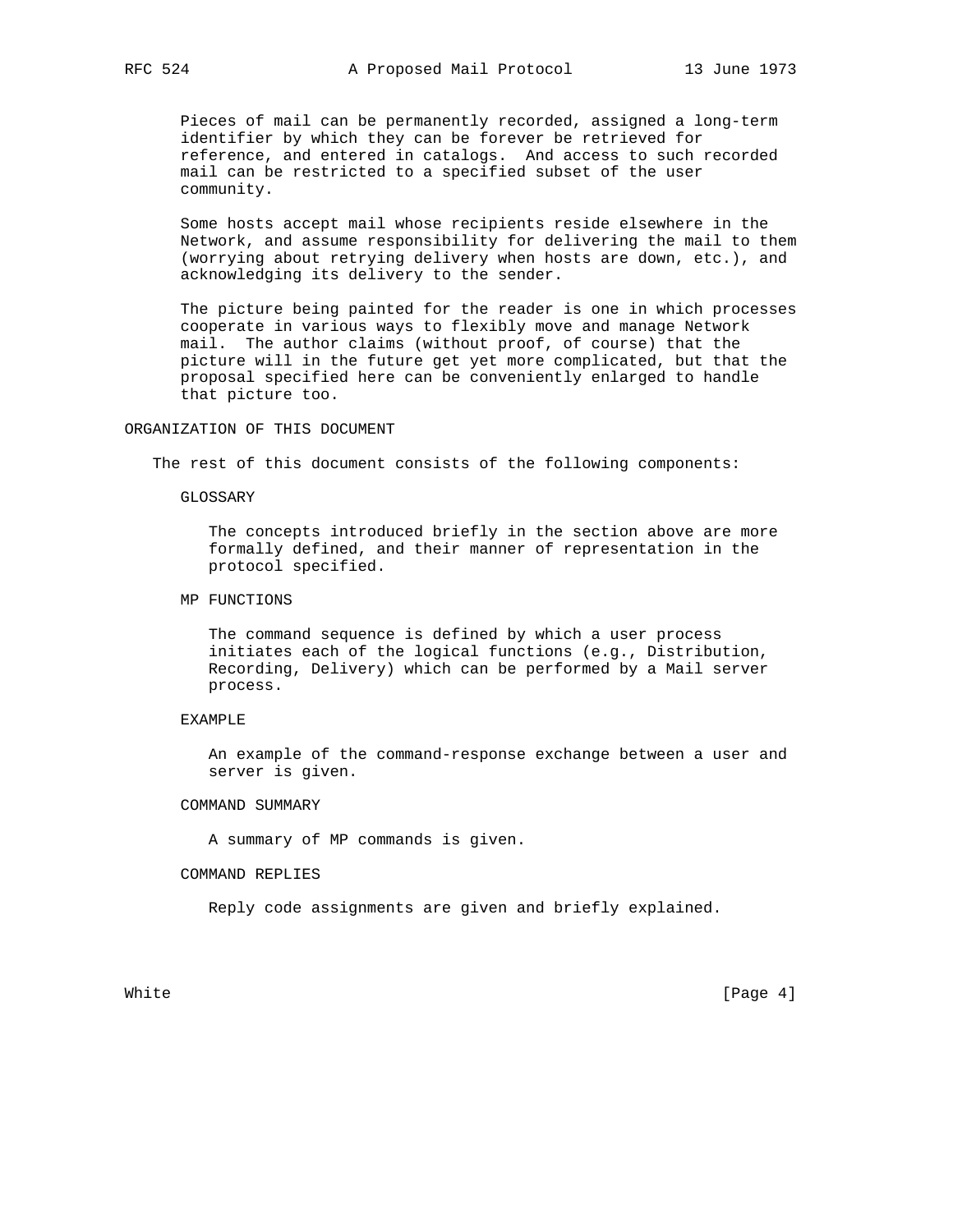FORMAL SYNTAX

The formal syntax of the command language is specified.

 In all sections but the last (i.e., the formal syntax presentation), verbose keyword forms are employed, in the interests of clarity. These verbose forms have no existence anywhere but in this document; in implementing a Mail user or server process, the terse keyword forms which appear in the formal syntax presentation are to be employed

## GLOSSARY

 Terms are listed here in alphabetical order. Words or phrases which appear in the definitions with initial letters capitalized are themselves formally defined elsewhere in the glossary.

ACCESS LIST (for a piece of Recorded Mail)

 That set of individuals with access to a piece of Recorded Mail, and for each such individual, the type(s) of access granted to him.

 An Access List is represented in the Protocol as a series of command pairs (juxtaposed in the command stream), each pair consisting of an ACCESS command followed immediately (and optionally) by an ACCESSTYPES command. Each pair of commands corresponds to one individual in the set.

ACCESS <individual> <CA>

ACCESSTYPE <accesstypes> <CA>

 Command arguments identify the Individual to whom access is granted, and specify the kind(s) of access allowed him. Either Read Access, Controlling Access, or both may be granted.

 If no Individual is specified, All is implied. In the absence of an explicit ACCESSTYPES command, one with only Read Access specified is to be assumed.

 In the absence of an explicit Access List, one granting Read Access to All and Controlling Access to the Author(s) and the Clerk is to be assumed.

White [Page 5]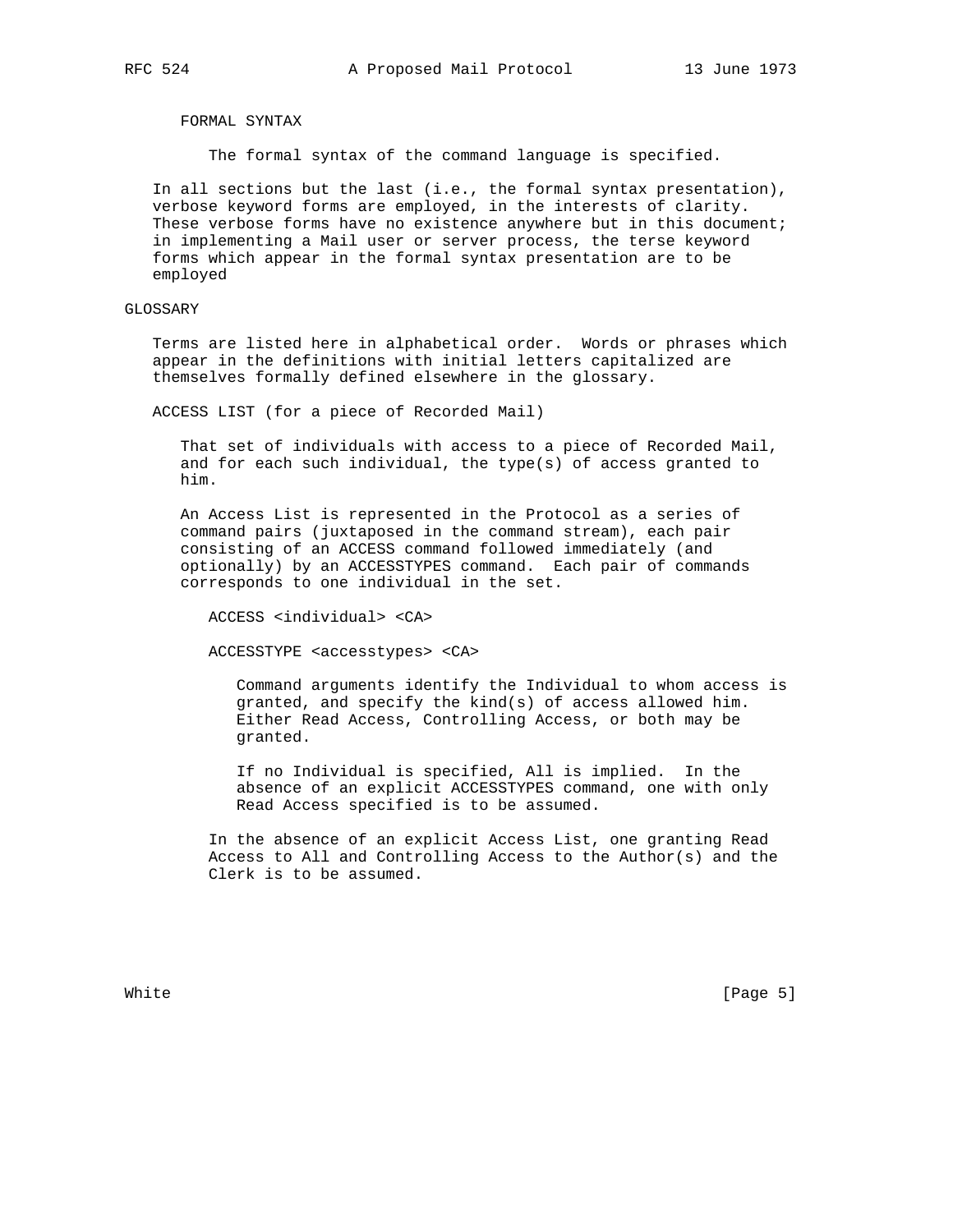ACKNOWLEDGMENT (for a piece of Mail)

 A form of Unrecorded Mail, generated by a Distribution Agent, whose Recipient is the Monitor for a previous piece of Mail, which acknowledges Delivery -- successful or otherwise -- to the Recipient(s) of that first piece of Mail.

 An Acknowledgment bears the Serial Number of the Mail it acknowledges, as the Reference Serial Number.

ACKNOWLEDGMENT CONDITION (for Acknowledgments)

 The attribute of an Acknowledgment which determines the circumstances under which it will be generated by the Distribution Agent.

The following Acknowledgment Conditions are defined:

**ALWAYS** 

 Acknowledgment is given when all Deliveries are complete, regardless of whether or not they are all completed successfully.

## FAILURE

 Acknowledgment is given when all Deliveries are complete if and only if Delivery to one or more Recipient(s) fails.

NEVER

An Acknowledgment is never made.

 An Acknowledgment Condition is represented in the Protocol by the command:

ACKCONDITION <ackcondition> <CA>

 In the absence of an explicit ACKCONDITION command, one with an argument of FAILURE is to be assumed.

ACKNOWLEDGMENT TYPE (for Acknowledgments and Progress Reports)

 The attribute of an Acknowledgment or Progress Report which determines the nature of its Content.

White [Page 6]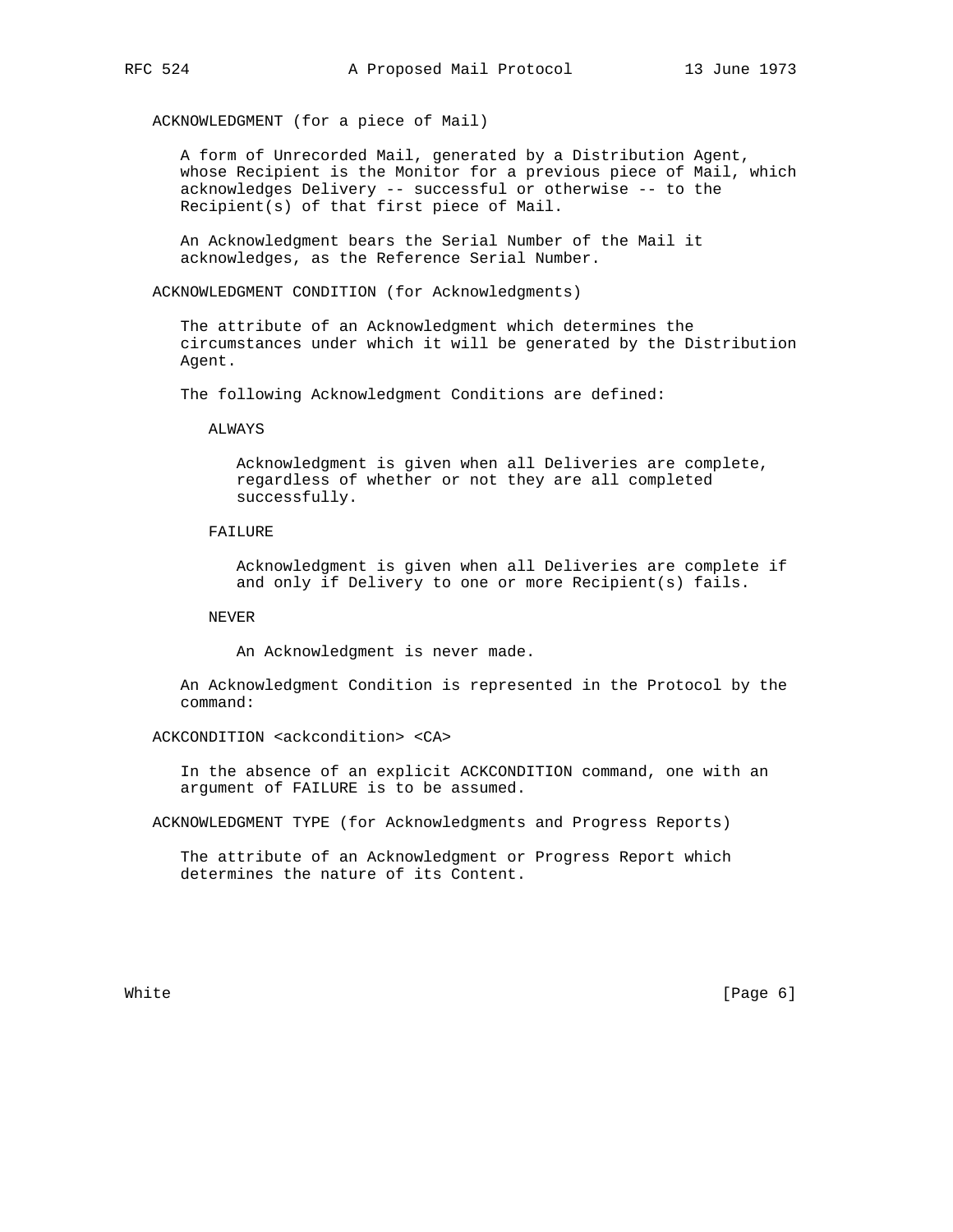The following Acknowledgment Types are defined:

### TERSE

 The Content of a TERSE Acknowledgment or Progress Report is specified by the Protocol to be an unembellished list of the Mail's Recipient(s), and the current Delivery Status for each (except that those Recipient(s) whose Delivery Status is SUCCESSFUL shall not be included in the list).

 The Content of a TERSE Acknowledgment is one or more instances of the following:

<deliverystatus> <individual> <CRLF>

 TERSE Acknowledgments and Progress Reports are intended to be process-readable.

# VERBOSE

 The Content of a VERBOSE Acknowledgment or Progress Report is not specified by the Protocol, but might include a list of those Recipient(s) to whom the Mail could not be delivered and why, the times at which Delivery was made to others, etc.

 VERBOSE Acknowledgments and Progress Reports are intended to be human-readable.

 An Acknowledgment Type is represented in the Protocol by the command:

ACKTYPE <acktype> <CA>

 In the absence of an explicit ACKTYPE command, one with an argument of TERSE is to be assumed.

### ALL

Every conceivable Individual.

AUTHOR (of a piece of Mail)

 An Individual (there may be more than one) given formal recognition for having authored a piece of Mail.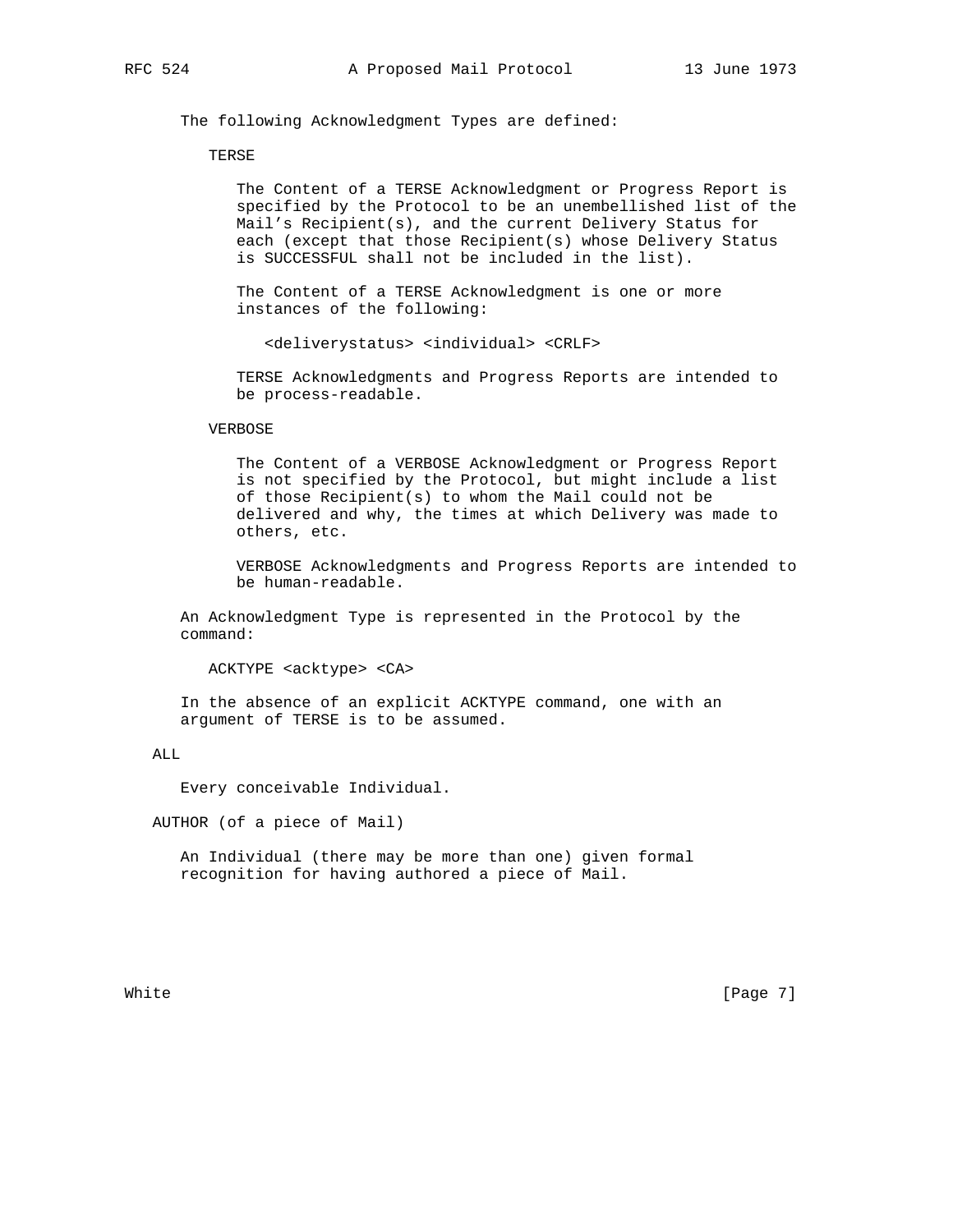AUTHOR LIST (for a piece of Mail)

That set of Individuals who are Author(s) of a piece of Mail.

 An Author List is represented in the Protocol as an Individual List of type AUTHOR.

CATALOG (of Recorded Mail)

 A named data base containing the Citation for each member of a set of logically related pieces of Recorded Mail.

CATALOG LIST (for a Piece of Recorded Mail)

 That set of Catalogs which each contain the Citation for a piece of Recorded Mail

 A Catalog List is represented in the Protocol as a series of instances (juxtaposed in the command stream) of the following command. Each instance corresponds to one Catalog in the set.

CATALOG <catalog> <CA>

CITATION (for a piece of Recorded Mail)

The Static and Dynamic Attributes of a piece of Recorded Mail.

CITATION COMPONENT

 Any one of the Static or Dynamic Attributes which comprise a Citation.

CITATION RETRIEVAL (for a piece of Recorded Mail)

The act of retrieving selected Citation Component(s).

CITATION TEMPLATE

 A specified subset of the Citation Component(s) for a piece of Recorded Mail.

A Citation Template is represented in the Protocol by the command: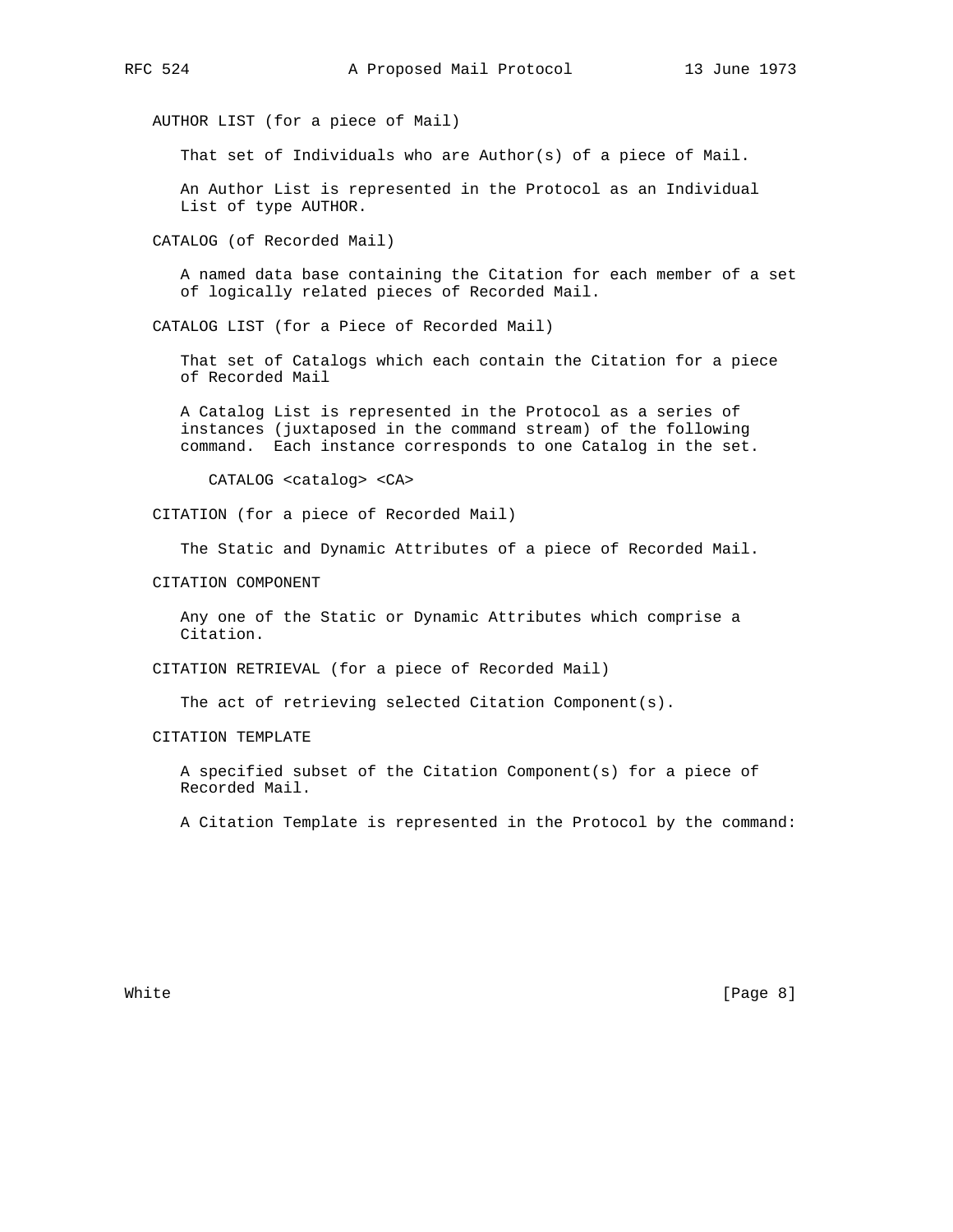CITATIONTEMPLATE <citationtemp> <CA>

The argument is a list of Citation Component(s). In the absence of an explicit CITATIONTEMPLATE command (or if the argument is null), one specifying Content only is to be assumed.

CLERK

 That Individual who prepares a piece of Mail for Recording, Distribution, or Delivery. Conceptually, the Individual with proof-reading responsibility for the piece of Mail.

 A Clerk is represented in the Protocol as an Individual List of type CLERK and length 1.

COMMENTS (for a piece of Mail)

 An informal, perhaps verbose description of the Content of a piece of Mail, or any other information the Author(s) wish to have made accessible to the Recipient(s) of the Mail.

Comments are represented in the Protocol by the command:

COMMENTS <comments> <CA2>

 In the absence of an explicit COMMENTS command, one with a null argument is to be assumed.

CONTENT (of a piece of Mail)

It's text.

 Content is represented in the protocol by either of the two commands below:

FILE <CA>

 The FILE command implies that the Content of the Mail will be transmitted (immediately) as a file using the FTP data transfer commands (e.g., BYTE, SOCK, TYPE) currently in effect. FILE is exactly equivalent in use to an FTP STOR command (in its use of data transfer commands, in its establishment of the data connection, etc.), except that no pathname is required, and the server, rather than depositing the transmitted file in his file system, disposes of it in a manner appropriate for Mail.

White  $[Page 9]$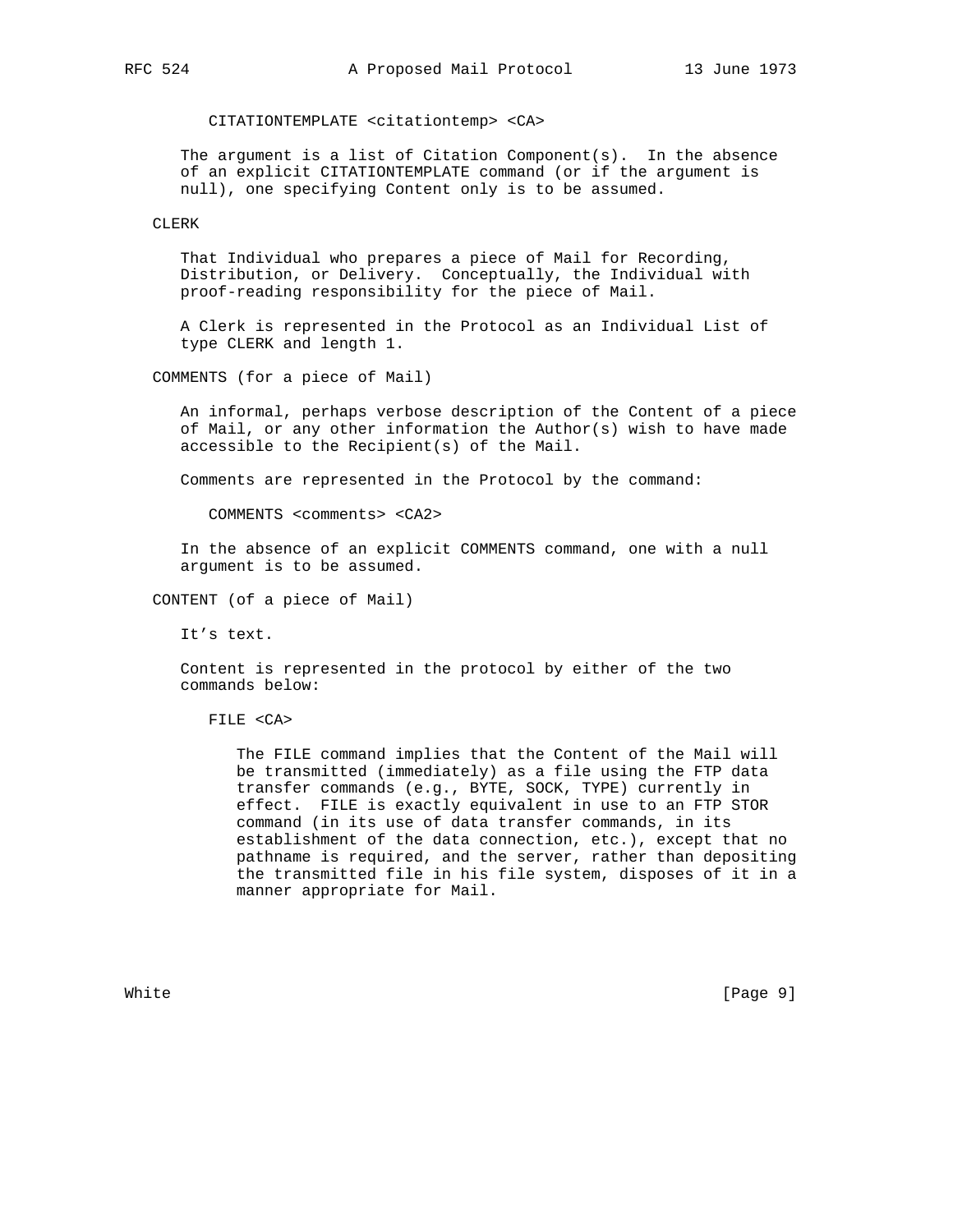TEXT <string> <CA2>

 The TEXT command implies that the Content of the Mail follows on the TELNET connection as a series of lines, each delimited from the preceding one by CR LF, and terminated finally by a CA2.

CONTROLLING ACCESS (to a piece of Recorded Mail)

 The right of an Individual to modify a Dynamic Attribute of a piece of Recorded Mail.

 Recording Agents permit an Individual to modify a Dynamic Attribute of a piece of Recorded Mail if and only if he can properly identify himself as someone having Controlling Access to that Mail.

CREATION DATE (of a piece of Mail)

 The date and time at which the final draft of a piece of Mail is completed by the Clerk before he releases it to a Delivery, Distribution, or Recording Agent for further processing. A single Creation Date is associated with each piece of Mail. In general, this date is different from the Delivery or Recording Date, since Mail often must be queued (for another host to come up) within the Delivery, Distribution, or Recording Agent's host before Delivery of Recording can occur.

A Creation Date is represented in the Protocol by the command:

CREATIONDATE <datetime> <CA>

CUTOFF INTERVAL (for Distribution of a piece of Mail)

 That period of time, measured from the Distribution Date, after which the Distribution Agent is to abandon Delivery attempts for those Recipient(s) to whom Delivery has not yet been effected.

A Cutoff Interval is represented in the Protocol by the command:

CUTOFF <interval> <CA>

 In the absence of an explicit CUTOFF command, one specifying an Interval of 7 days is to be assumed.

White [Page 10]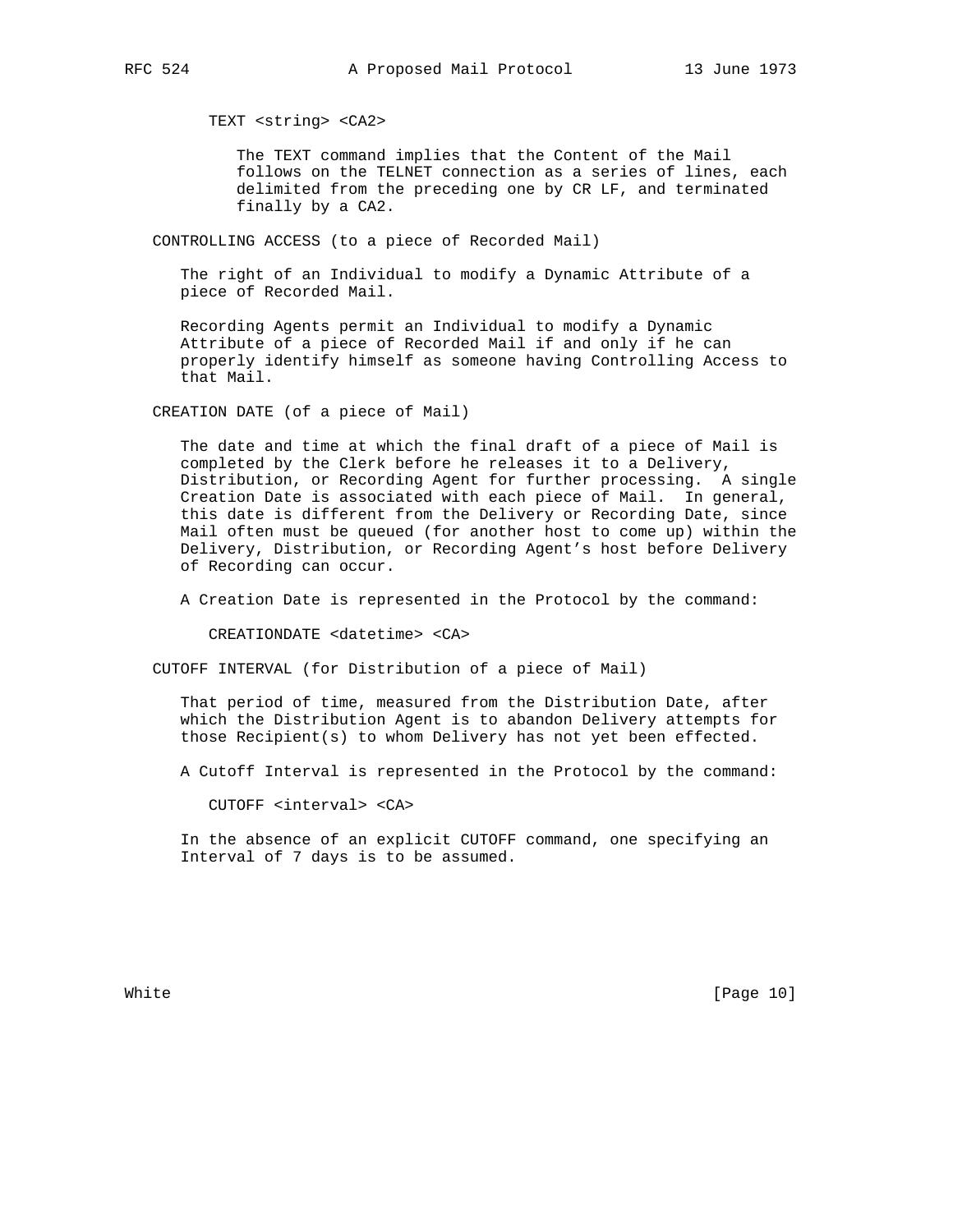DELIVERY (of a piece of Mail)

 The act of transmitting a piece of Mail to the host of one of it's Recipient(s).

DELIVERY AGENT

 A process which effects Delivery of a piece of Mail. A Distribution Agent is by nature also a Delivery Agent.

DELIVERY DATE (of a piece of Mail to one of its Recipient(s))

 The date and time at which a piece of Mail is Delivered by the Delivery Agent to a Recipient's system. A multitude of Delivery Dates, one for each Recipient, are associated with each piece of Mail.

DELIVERY STATUS (for a piece of Mail with respect to a Recipient)

 A measure of the extent to which a Delivery Agent has been successful, at a given point in time, in Delivering a piece of Mail to one of its Recipient(s). A multitude of Delivery Status', one for each Recipient, are associated with each piece of Mail.

The following Delivery Status' are defined:

FAILED

 Delivery was rejected by the Recipient's system (e.g., the connection request was rejected, the Mail server process doesn't support Delivery, the Recipient was not recognized by the server).

SUCCESSFUL

Delivery was accomplished successfully.

TIMED OUT

 Either the Recipient's host was disconnected from the Net at every Delivery attempt, or no Mail server process has ever responded to the connection attempt. Hope of Delivery has been abandoned.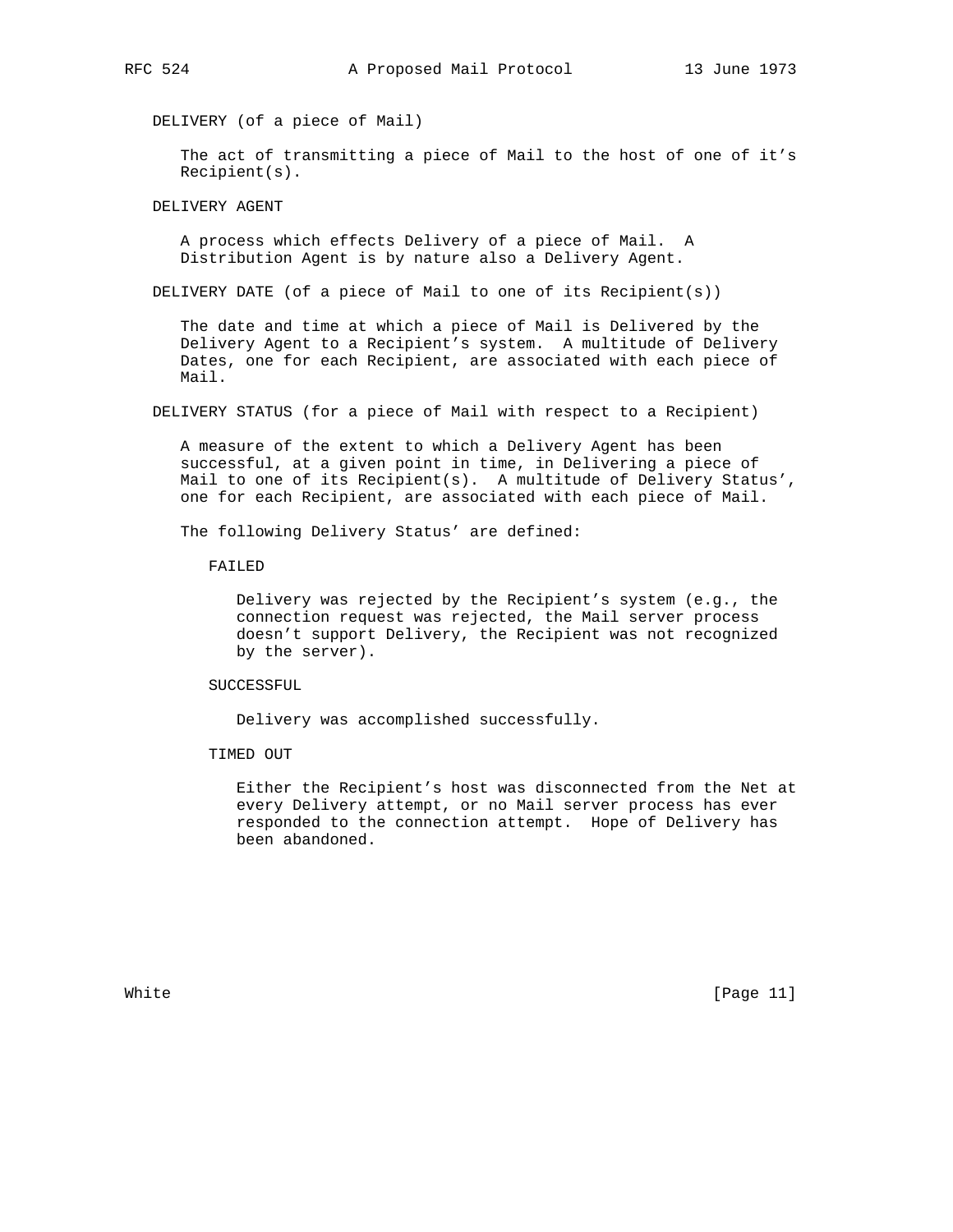# WAITING

 Either the Recipient's host has been disconnected from the Net at every Delivery attempt, or no Mail server process has yet responded to the connection attempt. Delivery attempts are continuing periodically.

#### UNATTEMPTED

No delivery attempt has yet been made.

DELIVERY TYPE (for a Delivery)

The nature of the piece of Mail being delivered.

The following Delivery Types are defined:

### FORWARD

 A Delivery of type FORWARD represents a piece of Recorded or Unrecorded Mail which is being Forwarded.

## MAIL

 A Delivery of type MAIL represents a piece of Recorded or Unrecorded Mail whose ultimate source is an Individual. This is the "normal" Delivery type.

# NEGATIVE ACKNOWLEDGMENT

 A Delivery of type NEGATIVE ACKNOWLEDGMENT represents a piece of Unrecorded Mail generated by a Distribution Agent and acknowledging unsuccessful or partially unsuccessful Delivery of a previous piece of Mail (identified by Reference Serial Number) to it's Recipient(s). The Recipient for this piece of "system" Mail is the Monitor for the previous piece of Mail.

# POSITIVE ACKNOWLEDGMENT

 A Delivery of type POSITIVE ACKNOWLEDGMENT represents a piece of Unrecorded Mail generated by a Distribution Agent and acknowledging successful Delivery of a previous piece of Mail (identified by Reference Serial Number) to it's Recipient(s). The Recipient for this piece of "system" Mail is the Monitor for the previous piece of Mail.

White [Page 12]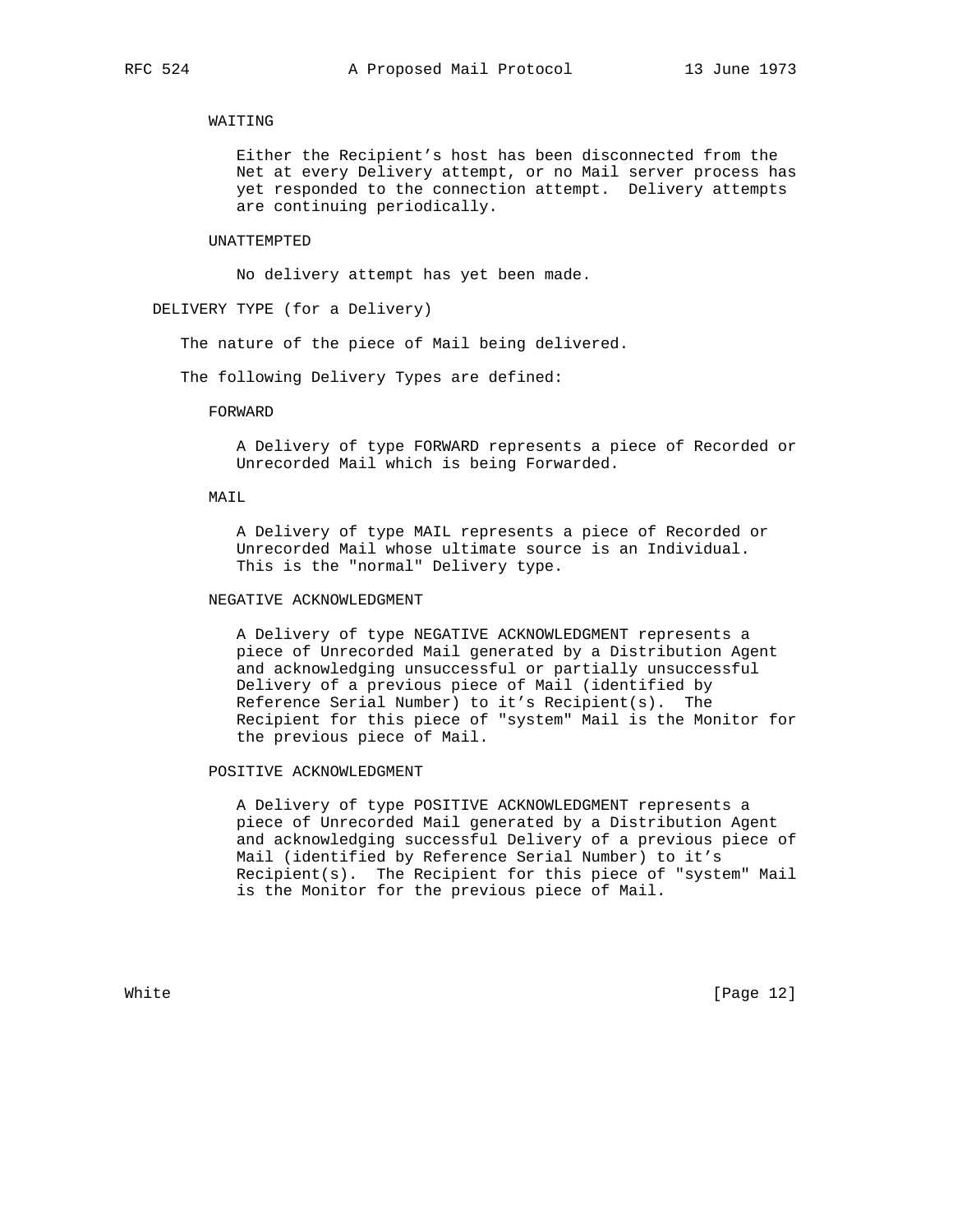# PROGRESS REPORT

 A Delivery of type PROGRESS REPORT represents a piece of Unrecorded Mail generated by a Distribution Agent and reporting the Delivery of a previous piece of Mail (identified by Reference Serial Number) to it's recipient(s). The Recipient for this piece of "system" Mail is the Monitor for the previous piece of Mail.

### REPLY

 A Delivery of type REPLY represents a piece of Recorded or Unrecorded Mail generated in reply (or pertaining) to a previous piece of Mail (identified by Reference Serial Number).

Delivery Type is represented in the Protocol by the command:

DELIVERYTYPE <deliverytype> <CA>

 In the absence of an explicit DELIVERYTYPE command, one with argument of MAIL is to be assumed.

DISTRIBUTE DATE (for a piece of Mail)

 The date and time at which a piece of Mail is presented to a Distribution Agent for Distribution.

DISTRIBUTION (of a piece of Mail)

 The act of Delivering a piece of Mail to its Recipient(s). Distribution can be effected by either the Clerk's Delivery Agent, or by a Distribution Agent acting on his behalf.

# DISTRIBUTION AGENT

 A Mail server process which acts as intermediary in the delivery process by accepting Mail for Recipient(s) in hosts other than its own, and then assuming responsibility for Delivering the Mail to them and returning Acknowledgment to the appointed Monitor.

# DISTRIBUTION LIST

 In the Delivery or Distribution of a piece of Mail, that set of Individuals who are to receive Delivery of the Mail.

White [Page 13]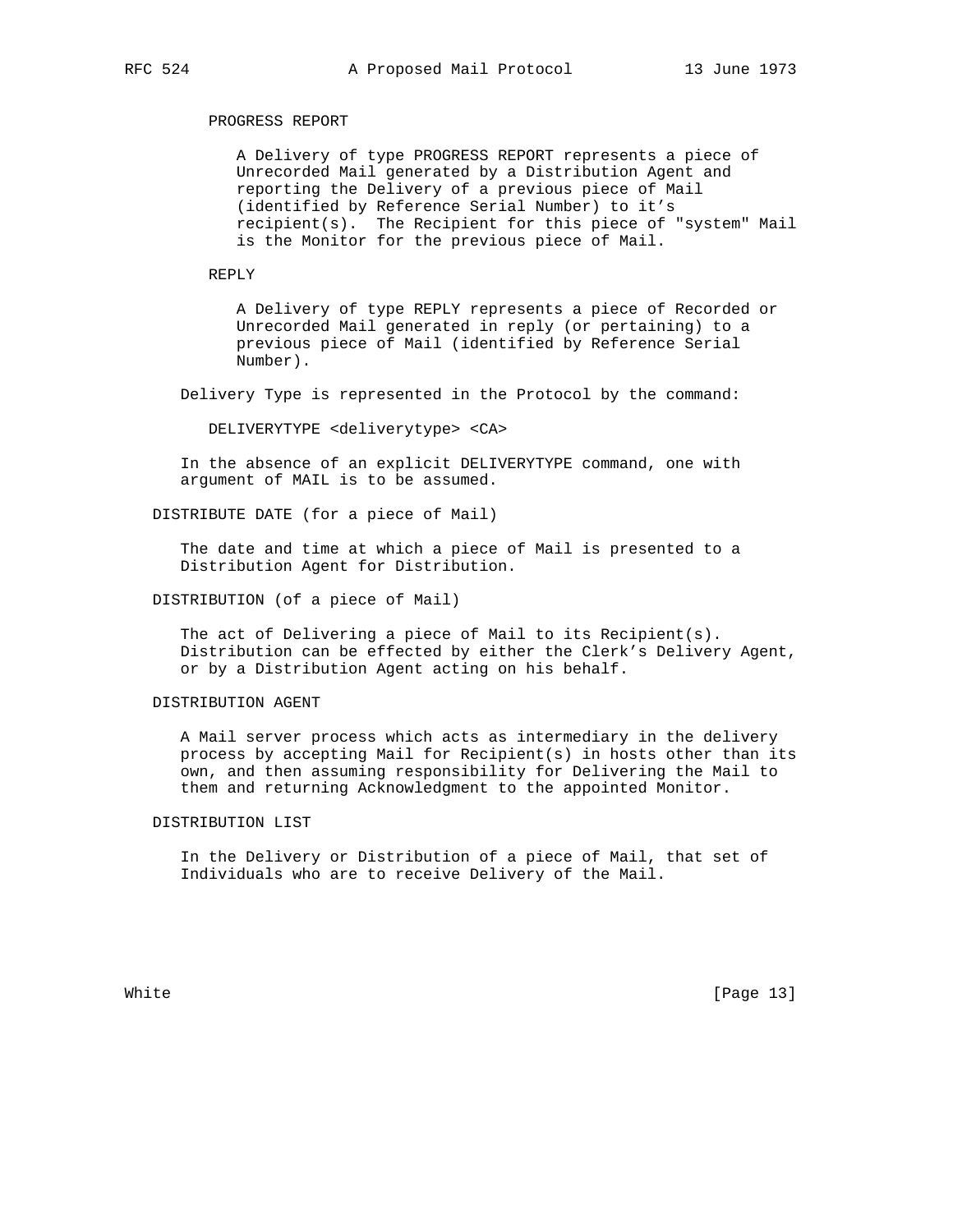In the Recording of Mail, that set of Individuals who have received formal and authorized Delivery of a piece of Mail. The list is kept current by Distribution Agents. Of course, any Individual with Read Access to the Mail can himself Deliver it informally to anyone he chooses without that fact's being reflected in the Distribution list.

 A Distribution List is represented in the Protocol as a series of command quintuplets (juxtaposed in the command stream), each quintuplet consisting of a RECIPIENT command, followed immediately (and optionally) by any or all of the following in the order given: a GENERALDELIVERY, a GREETING, a SIGNATURE, and a DISPOSITION command.

Each quintuplet corresponds to one individual in the set.

RECIPIENT <individual> <CA>

GENERALDELIVERY <CA>

 This command is appropriate only in the context of the Delivery function. If the previous RECIPIENT command illicits the reply:

 474 Recipient unrecognized: is General Delivery OK?

 the issuance of the GENERALDELIVERY command constitutes consent to proceed with General Delivery to that Recipient. If no such consent is given, the RECIPIENT command stands rejected. Unsolicited (i.e., unprompted for) GENERAL DELIVERY commands in the Distribution List are treated by the server as NOPs.

GREETING <greeting> <CA>

 The GREETING command specifies the Greeting to be seen by the Recipient.

 If the first quintuplet in the list contains no GREETING command, one with a null argument is assumed. Thereafter, in the absence of an explicit GREETING command, one identical to that for the previous quintuplet is assumed.

#### SIGNATURE <signature> <CA>

 The SIGNATURE command specifies the Signature to be seen by the Recipient.

White [Page 14]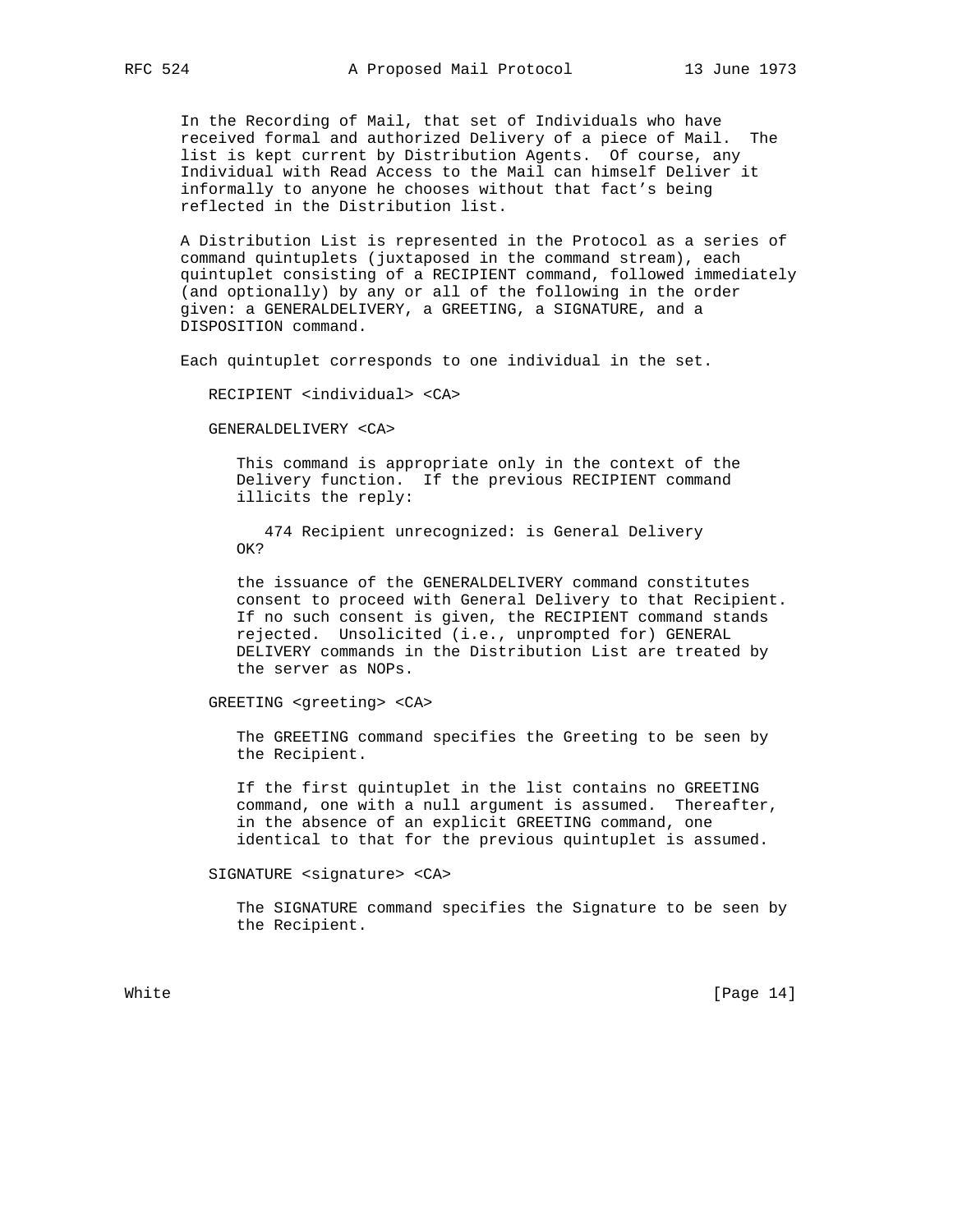If the first quintuplet in the list contains no SIGNATURE command, one with a null argument is assumed. Thereafter, in the absence of an explicit SIGNATURE command, one identical to that for the previous quintuplet is assumed.

DISPOSITION <disposition> <CA>

 The DISPOSITION command identifies the intent with which the Mail is Delivered to the Recipient by the  $Author(s)$ , and may take any, all, or none of the following as arguments:

RSVP

The Author(s) request a Reply from the Recipient.

ACTION

 The Author(s) expect some action on the part of the Recipient. If ACTION doesn't appear, then the Mail is intended for the Recipient's information only.

## INTERRUPT

 The Author(s) declare that examination of the Mail by the Recipient is urgent. In such cases, the Recipient's Mail server process may, upon Delivery, choose to interrupt the Recipient if he happens to be logged in at a terminal.

 No specific action in response to the presence of any of these arguments is required; the server is free if he likes to treat DISPOSITION commands as NOPs.

 The absence of a DISPOSITION command implies one with no arguments (i.e., for the Recipient's information only, no Reply required, and not urgent).

DYNAMIC ATTRIBUTES (of a piece of Recorded Mail)

 Those attributes of a piece of Recorded Mail -- Distribution List, Access List, and Catalog List -- which, though given initial values at Recording Time, can always be modified by an Individual with Controlling Access to the piece of Mail.

FORWARDING (of Mail received for an Individual)

 The act of transferring that set of Mail which has been previously Delivered to but not Read by an Individual, to another Individual.

White [Page 15]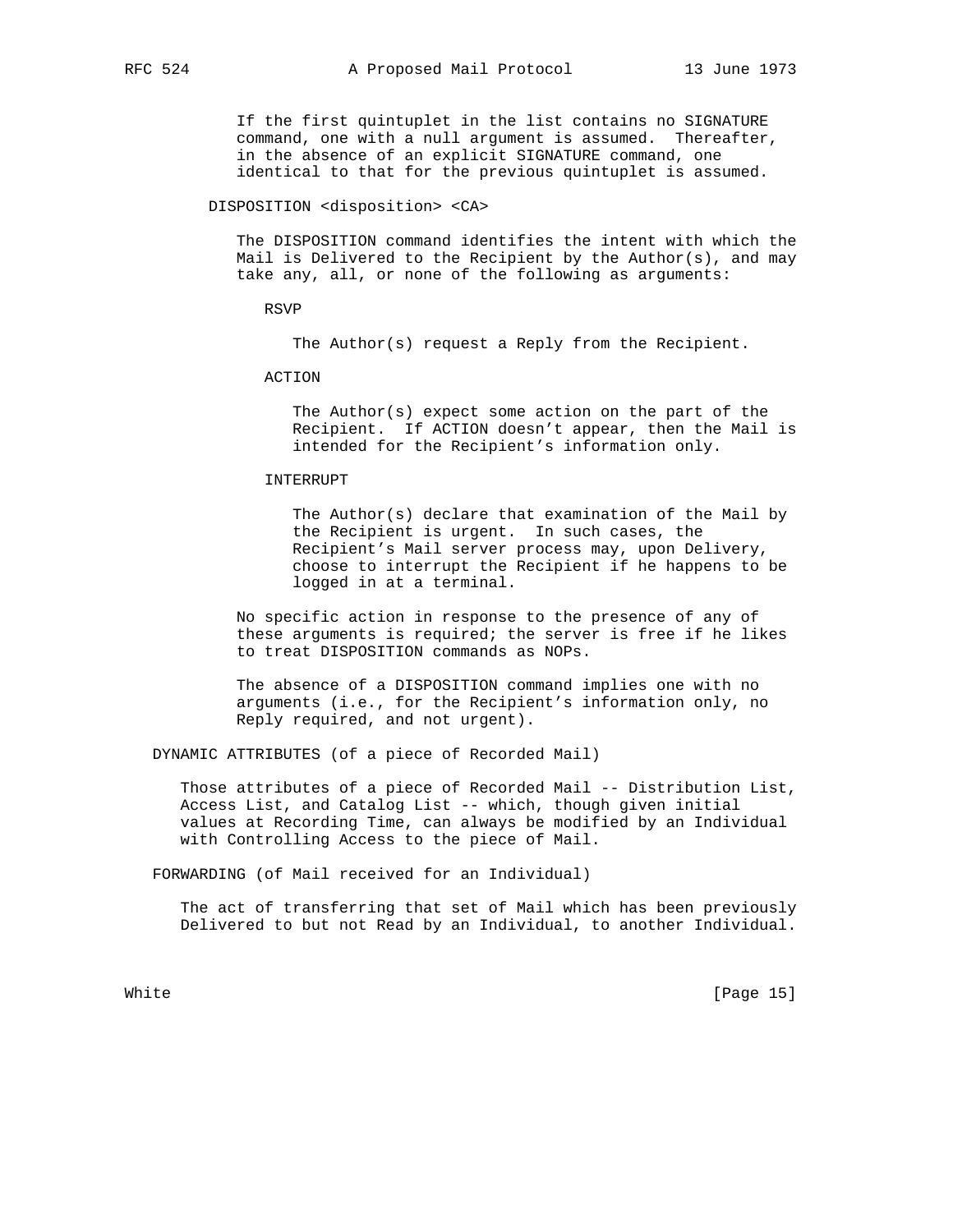Users who are known at more than one host can cause their unRead Mailto be gathered in to a central location by performing the Forwarding function at each such host (both Individuals being, in this case, instances of the same User). Mail which has been Forwarded is considered to have been Read at its source.

# FORWARDEE

 That Individual whose Delivered but UnRead Mail is to be Forwarded.

 A Forwardee is represented in the Protocol as an Individual List of type FORWARDEE and length 1.

GENERAL DELIVERY (of a piece of Mail to an unrecognized Recipient)

 The act on the part of a server of accepting Delivery of a piece of Mail on behalf of an intended Recipient whose name the server doesn't recognize. The server retains the Recipient's name, and makes it and the other information provided by the user process available to some competent person, who attempts to make sense of the Recipient's name. If the Recipient is recognized, the Mail is 'hand' delivered to the appropriate Individual.

 General Delivery of a piece of Mail to one of its intended Recipient(s) is performed only after the server informs the user process of its intent and receives the user process' consent. If that consent is not given, or if the server doesn't implement General Delivery, the server rejects the Delivery attempt for that Recipient.

 Consent for General Delivery is represented in the Protocol by the command

GENERALDELIVERY <CA>

GREETING (for the Delivery of a piece of Mail to a Recipient)

 A short greeting to a Recipient of a piece of Mail. 'Dear Dave' is a valid and perhaps typical Greeting.

A Greeting is represented in the Protocol by the command:

GREETING <greeting> <CA>

White [Page 16]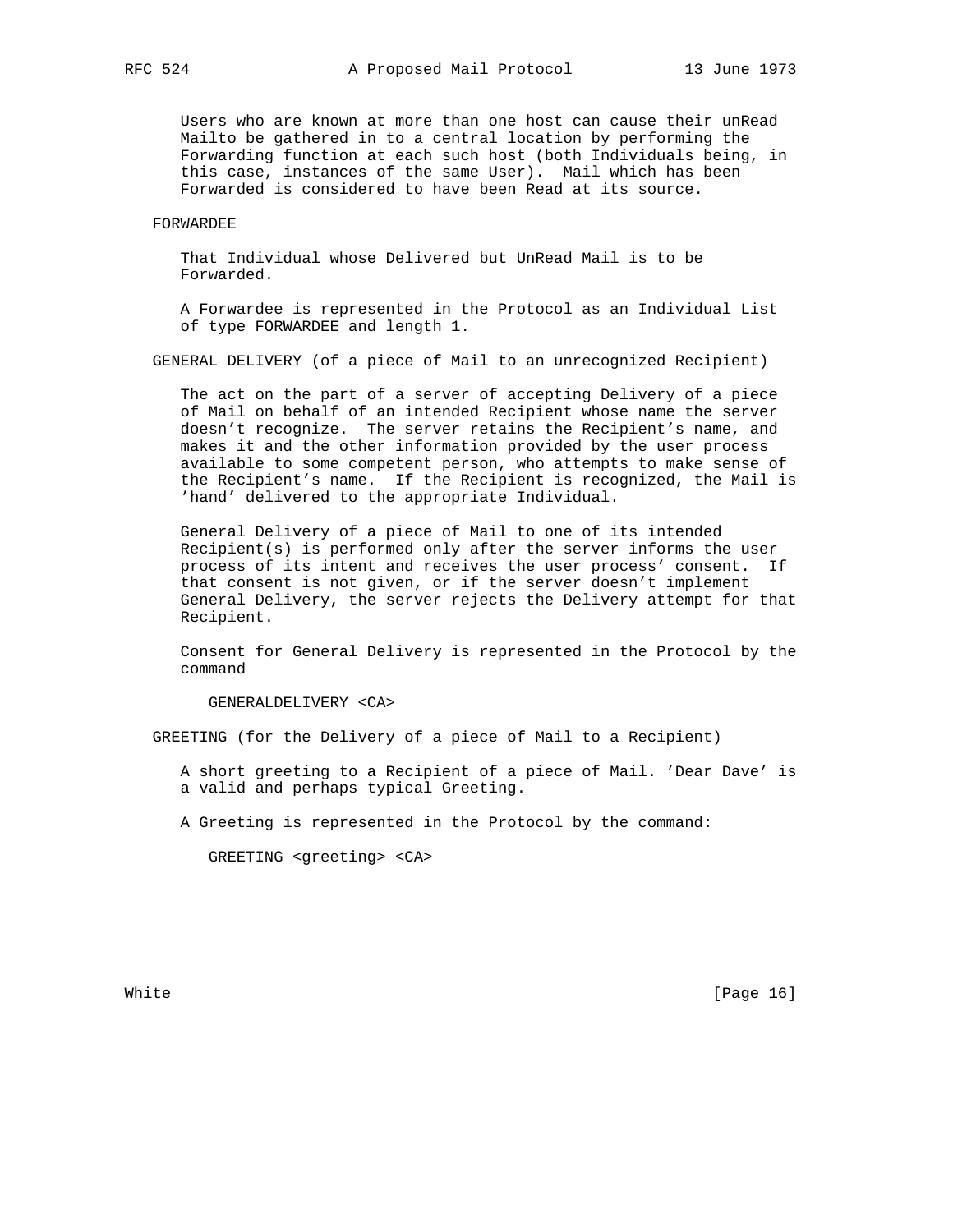ID (for an Individual)

 The password which an Individual may have to present to a Mail server process, to prove his identity.

An Id is represented in the Protocol by the command:

ID <id> <CA>

 Ids have nothing to do with accounting, and when required by a server, they're required only to protect that server from forgery or misrepresentation.

INDIVIDUAL

 An instance of a User, identified by NIC Ident, or by the combination of host and Mailbox Name.

INDIVIDUAL LIST (of type "t" and length "n")

A set of Individuals.

 An Individual List is represented in the Protocol as a series of "n" command pairs (juxtaposed in the command stream), each pair consisting of a "t" command, followed immediately by an ID command. Each pair corresponds to one Individual in the set.

 The ID command is given by the Mail user process at the option of the Mail server process; and whenever the server requires it, he must prompt for it with an appropriate reply to the preceding "t" command. If no such prompt is given, the user process is not obliged to provide the ID command, but may if it chooses, in which case the server is obliged to treat it as if it had been prompted for and found correct.

 The ID command is a mechanism by which the server can assure himself that the user process is not acting without proper authorization from the Individual(s) involved, i.e., a mechanism by which a server can protect himself against forgery, misrepresentation, etc.

"t" <individual> <CA>

ID <id> <CA>

White [Page 17]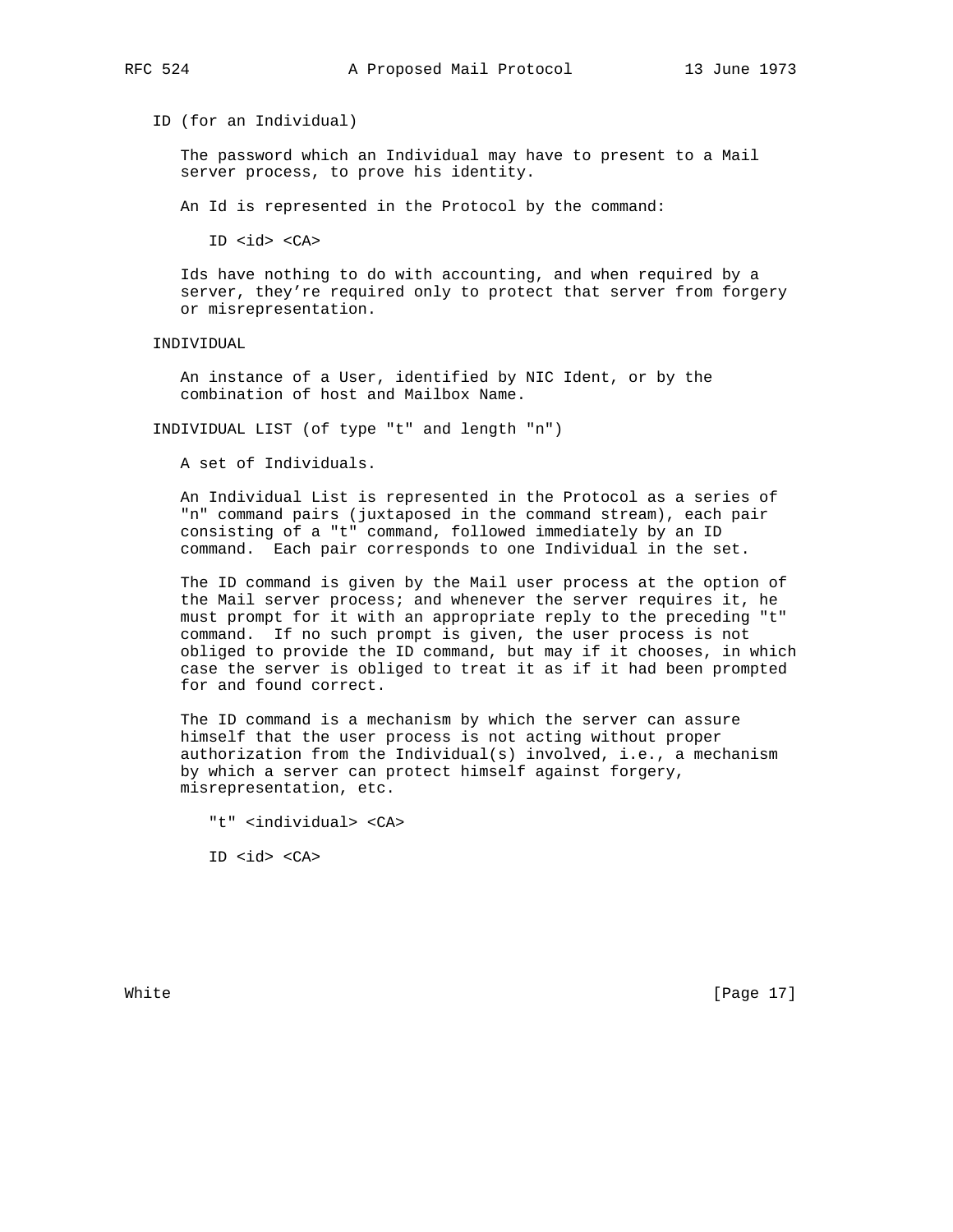MAIL

 A body of text communicated from one set of Individual(s) to another, in less than (but ideally approaching) real time.

MAILBOX NAME

The name a User employs at a host to send and receive Mail.

MONITOR (for a piece of Mail)

 The Individual who is the recipient for Acknowledgments and Progress Reports.

 A Monitor is represented in the Protocol as an Individual List of type MONITOR and length 1.

Monitor defaults to the Clerk if not explicitly specified.

PROGRESS REPORT (for a piece of Mail)

 A form of Unrecorded Mail, generated periodically during the distribution process by a Distribution Agent, whose Recipient is the Monitor for a previous piece of Mail, and whose Content is a list of the Recipient(s) and the current Delivery Status for each. A Progress Report bears the Serial Number of the Mail whose status it reports, as the Reference Serial Number.

PROTOCOL

The Mail Protocol (MP).

READ (a piece of previously-Delivered Mail)

 The act, on the part of the User, of examining a piece of Delivered Mail.

READ ACCESS (to a piece of Recorded Mail)

 The right of an Individual to retrieve the Content of a piece of Recorded Mail.

 Recording Agents permit an Individual to retrieve the Content of a piece of Recorded Mail if and only if he can properly identify himself as someone having Read Access to that Mail. An Individual can retrieve the Citation (except Content) from the Recording Agent independently of whether or not he has Read Access to the Mail.

White [Page 18]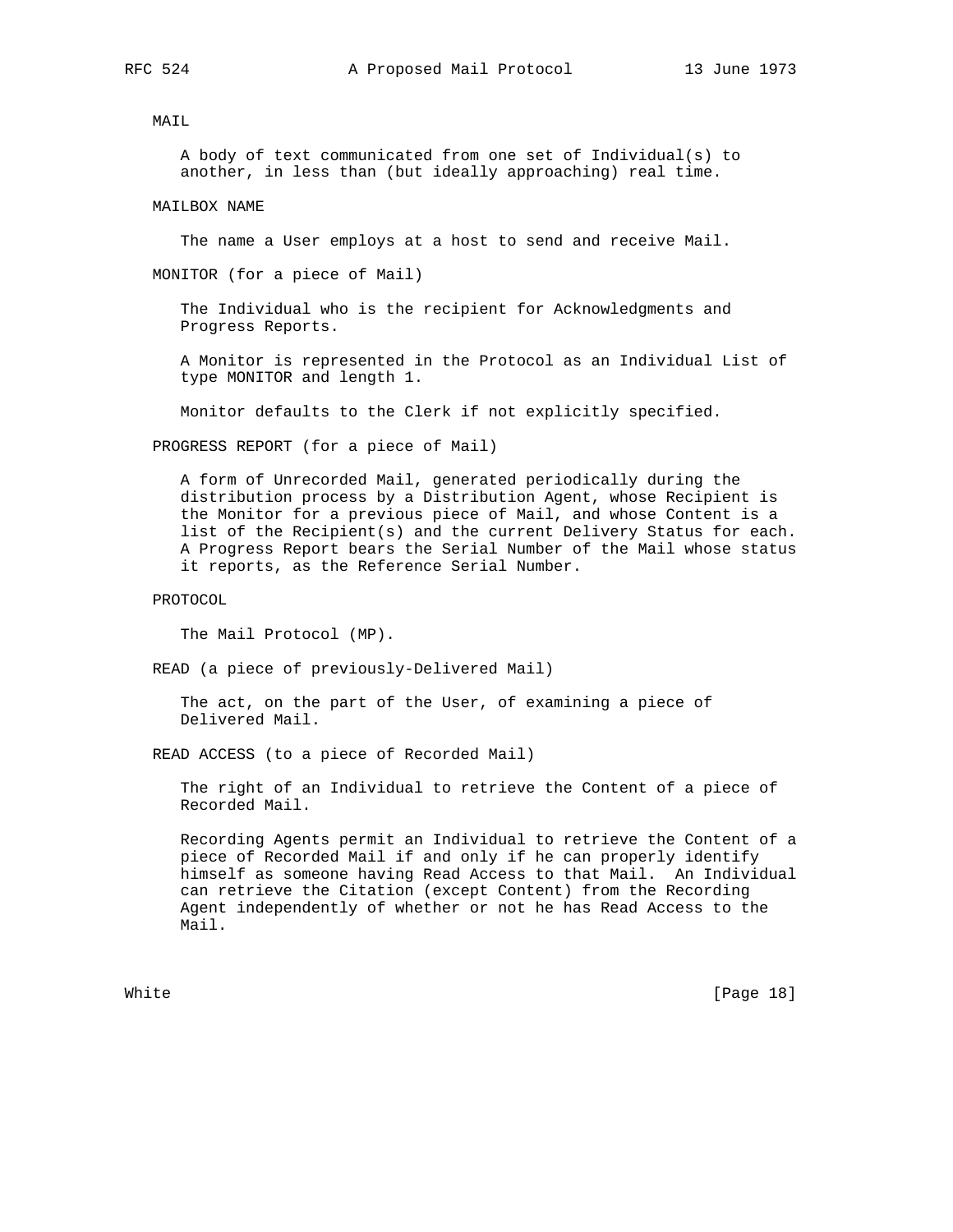READ DATE (of a piece of Mail for one of its Recipient(s))

 The date and time, necessarily following Delivery, at which a piece of Mail is Read by a Recipient. A multitude of Read Dates, one for each Recipient, are associated with each piece of Mail.

RECIPIENT (of a piece of Mail)

 An Individual who has or is to receive Delivery of a piece of Mail.

RECORDED MAIL

 A piece of Mail whose Citation is available on a long-term (indefinite) basis from a Recording Agent.

### RECORDING

The service provided by a Recording Agent.

### RECORDING AGENT

 A Mail server process which accepts Mail, permanently Records its Citation, and assigns a pathname by which that information can at any time be retrieved by an Individual with appropriate access.

### RECORDING DATE

 The date and time at which a piece of Mail is presented to a Recording Agent for Recording. A single Recording Date is associated with each piece of Recorded Mail.

 REFERENCE SERIAL NUMBER (for an Acknowledgment, Progress Report, or Reply)

 The Serial Number of the piece of Mail to which an Acknowledgment, Progress Report, or Reply refers.

 A Reference Serial Number is represented in the protocol by the command:

REFERENCESERIAL <serialnumber> <CA>

 In the absence of an explicit REFERENCESERIAL command, no Serial Number is to be assumed.

White [Page 19]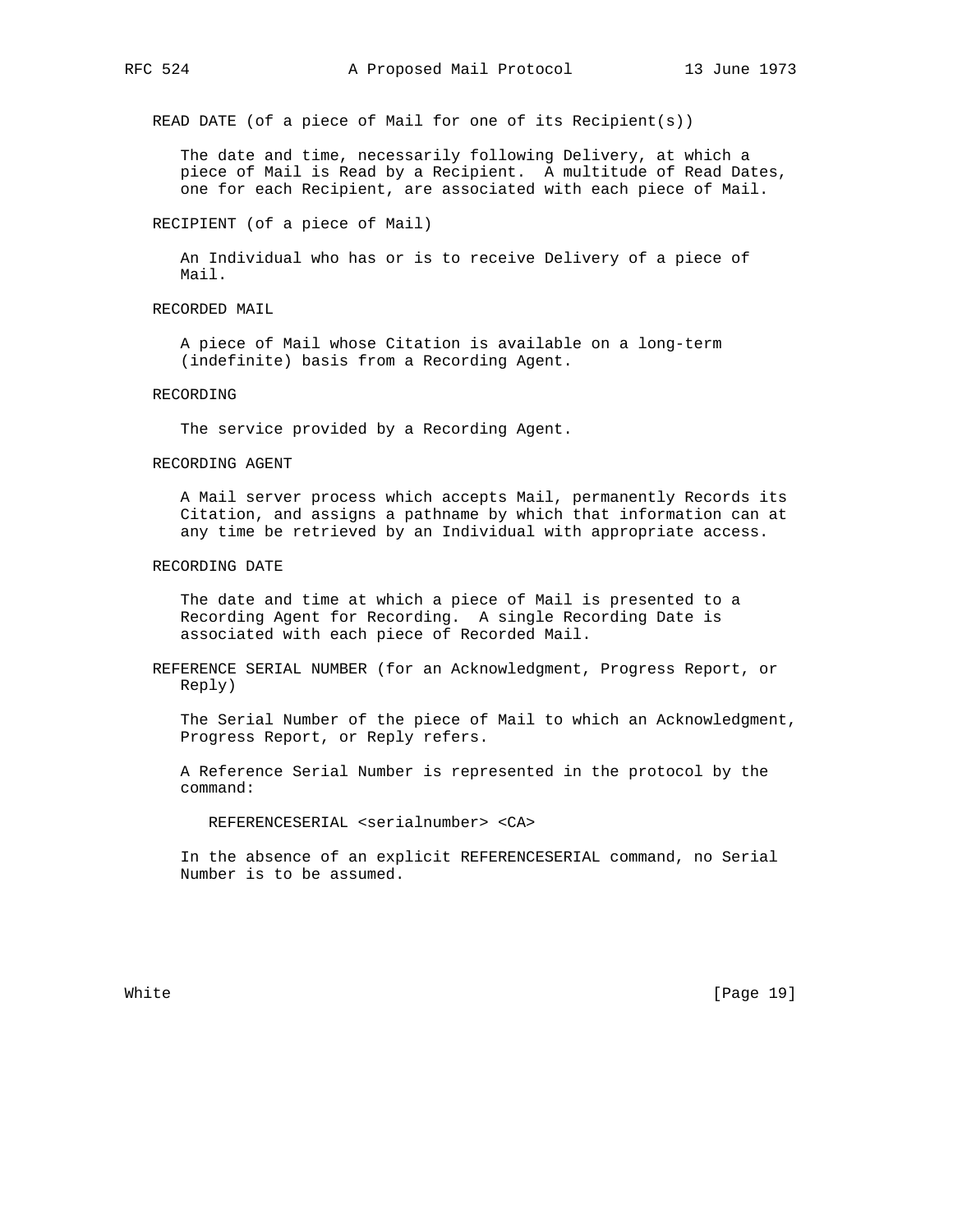REPLY (to a previous piece of Mail)

 A piece of Recorded or Unrecorded Mail whose Author(s) are Recipient(s) of a previous piece of Mail, and which replies or pertains to that same piece of Mail and bears its Serial Number, as the Reference Serial Number.

REPORT INTERVAL (for a Progress Report)

The interval between Progress Reports.

A Report Interval is represented in the Protocol by the command:

REPORTINTERVAL <interval> <CA>

 In the absence of an explicit REPORTINTERVAL command, one with an argument whose value is effectively infinite is to be assumed (i.e., no Progress Reports are to be made).

REQUESTOR

 The Individual on whose behalf a Mail user process connects to and interacts with a Mail server process.

 A Requestor is represented in the Protocol as an Individual List of type REQUESTOR and length 1.

SERIAL NUMBER (for a piece of Mail)

 A short-term identifier, assigned to a piece of Mail by the Clerk (or his system), which accompanies Acknowledgments, Progress Reports, and Replies, and is used to correlate the latter with the former. The lifetime of a Serial Number is conceptually from its assignment by the Clerk until the Delivery of the Recipient(s)  $Reply(s)$  to the Author(s) (or until their decision to send no reply).

A serial Number is represented in the Protocol by the command:

SERIAL <serialnumber> <CA>

 In the absence of an explicit SERIAL command, no Serial Number is to be assumed.

SIGNATURE (for the delivery of a piece of Mail to a Recipient)

 A human-readable indication of the Author(s) of a piece of Mail. The string 'Jim and Dick' is a valid Signature.

White [Page 20]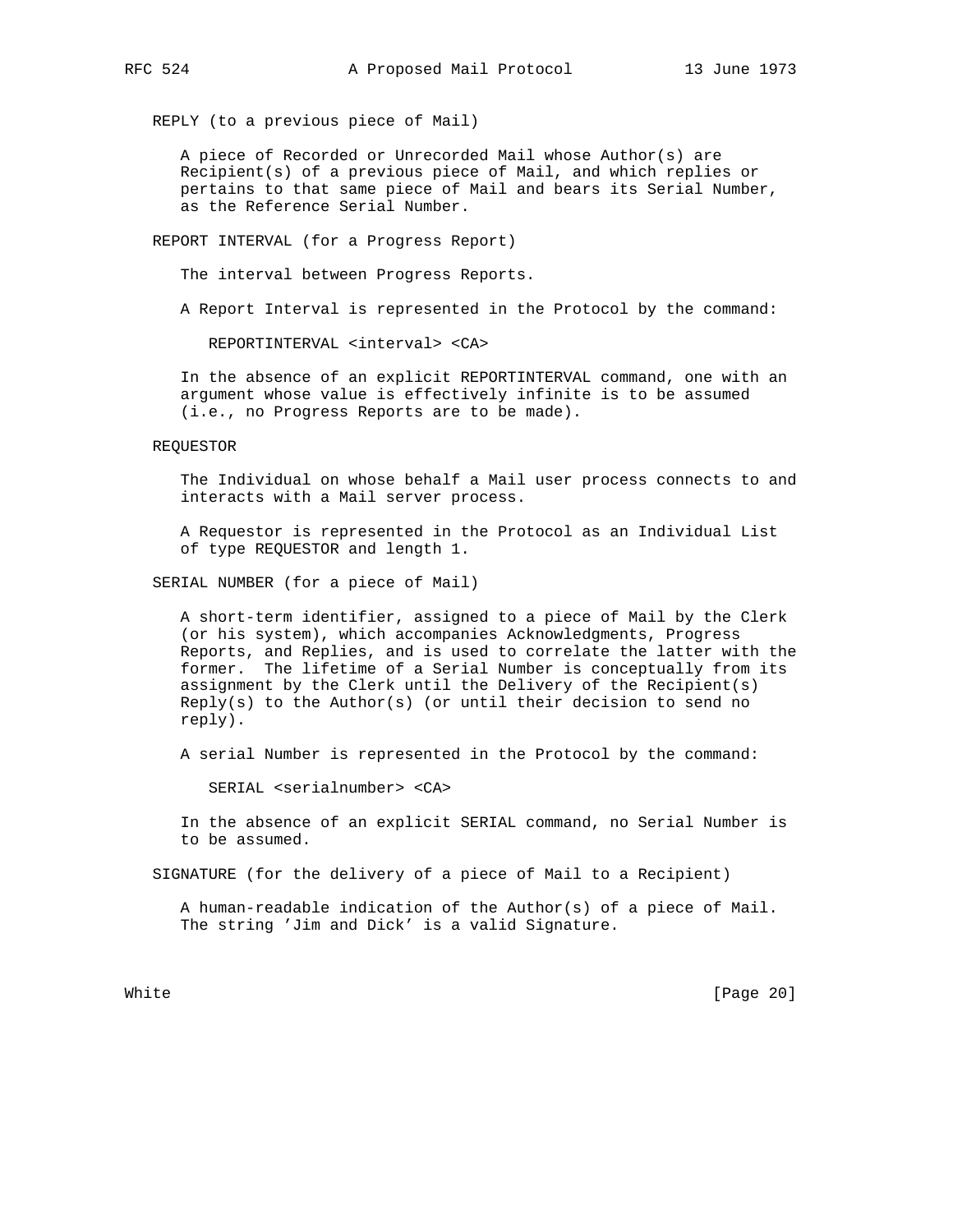A Signature is represented in the Protocol by the command:

SIGNATURE <signature> <CA>

STATIC ATTRIBUTES (of a piece of Recorded Mail)

 Those attributes of a piece of Recorded Mail -- Content, Title, Comments,  $Author(s)$ , Clerk, and Creation Date  $--$  which are forever fixed at Recording Time, and hence can never be modified.

 Static Attributes can be independently specified with commands described elsewhere, or specified collectively by reference to an existing piece of Recorded Mail. The command which follows assigns to the current piece of Mail the Static Attributes of the piece of Recorded Mail it references, and is exactly equivalent to an appropriate set of TITLE, COMMENTS, etc. commands.

LOCATION <fileaddr> <CA>

TITLE (of a piece of Mail)

A concise description of the Content of a piece of Mail.

A Title is represented in the Protocol by the command:

TITLE <title> <CA>

 In the absence of an explicit TITLE command, one with a null argument is to be assumed.

UNRECORDED MAIL

 Mail which is never presented to a Recording Agent for permanent storage and cataloging, but which is simply Delivered to its Recipient(s) by a Delivery Agent.

UPDATE REQUEST (to a Recording Agent for a piece of Recorded Mail)

 A request made of a Recording Agent to add, replace, or delete an Individual from the Access or Distribution List for a piece of Mail; or to add or delete a Catalog from the Catalog List.

An Update Request is represented in the Protocol by the command:

UPDATETYPE <updatetype> <CA>

 followed immediately in the command stream by an Access, Distribution or Catalog List.

White [Page 21]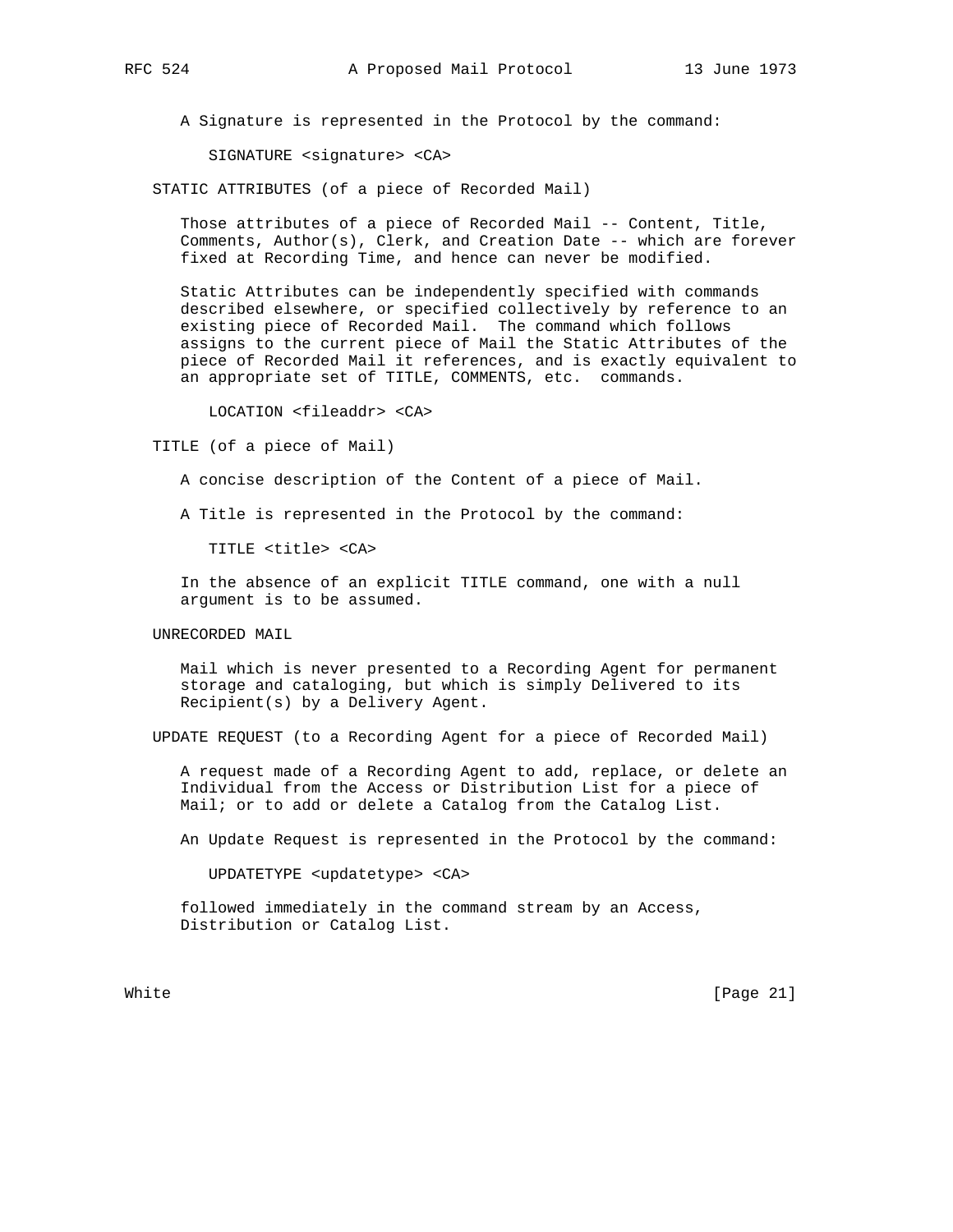USER

A process or human who sends and/or receives Mail.

USER VERIFICATION

The act of verifying an ID as that of a specified Individual.

USER VERIFICATION AGENT

A Mail server process which performs User Verification

MP FUNCTIONS

 A MP function is the request by a Mail user process and the subsequent performance by a server, of a major task related to the management of Mail. The following functions are defined:

 RECORDING DELIVERY DISTRIBUTION FORWARDING CITATION RETRIEVAL UPDATE CITATION USER VERIFICATION

 One might expect that within the Network there would be just a few Recording Agents (who implement the Recording, Citation Retrieval, and Update Citation functions); a few Distribution Agents (who implement the Distribution function); one or two User Verification Agents (who implement the User Verification Function); and many hosts who implement the Delivery and Forwarding functions.

 In general, a host is free to implement any, all, or none of the functions defined by the Protocol; and a host is free to require a login (for purposes of accounting) before permitting a user process access to any of the function(s) it has implemented.

 An FTP server process who chooses to not implement MP or a particular MP function simply rejects the command that requests the unimplemented server with the reply:

400 Function not implemented.

 A server who chooses to require login before allowing access to the MP subsystem or to an MP function, simply rejects the command that requests the charged-for service with the reply:

White [Page 22]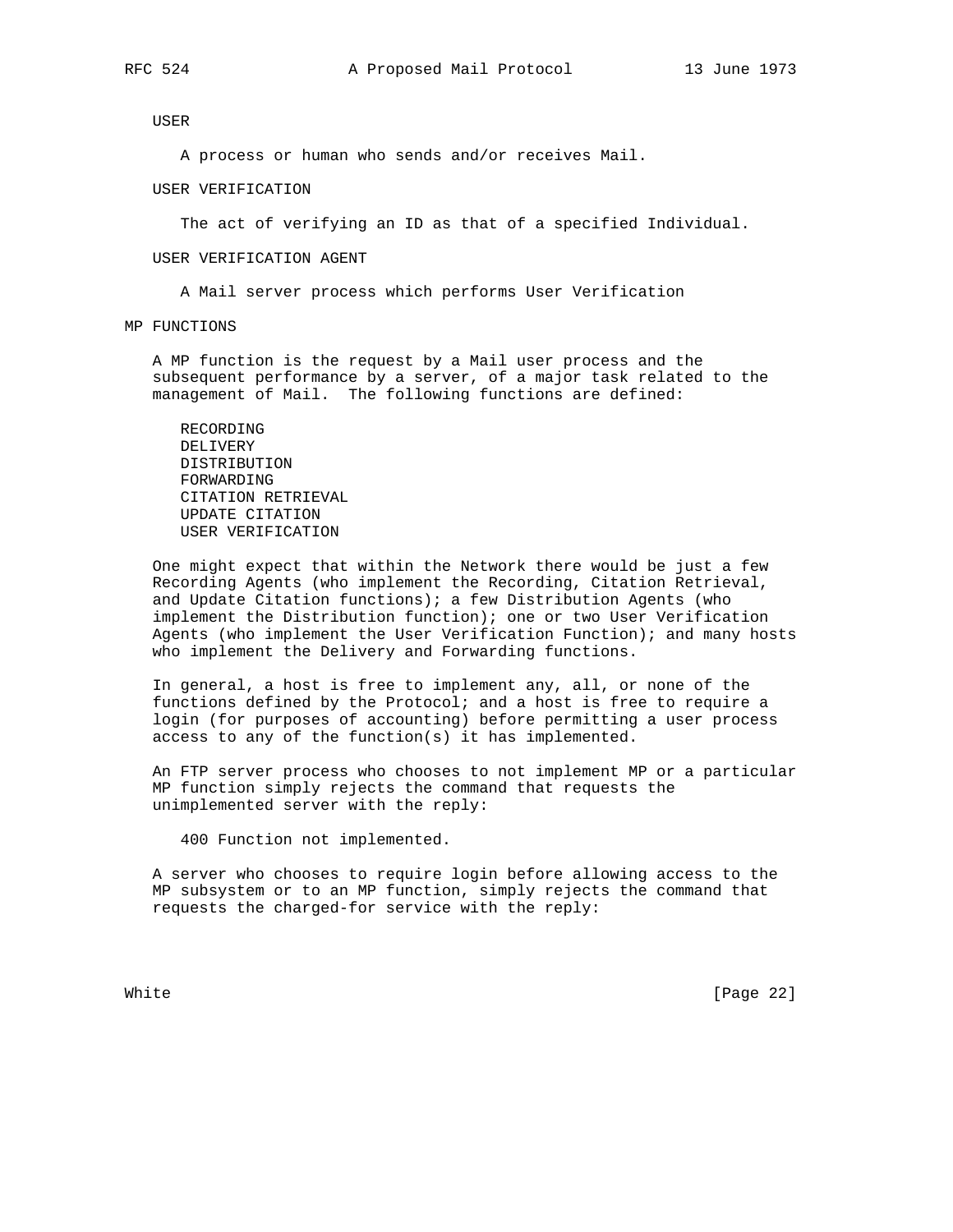332 Login first, please.

The functions defined in MP are:

RECORDING

The Recording function is invoked with the command:

RECORD <CA>

 Once this command is given, the user process shall provide the following (in any order that suits it):

(1) Any Static Attributes desired.

 Content and Clerk are required. Defaults for other Static Attributes (applied by the server if the appropriate commands don't appear) are as follows:

Title or Comments as specified in the glossary.

Author to the Clerk.

Creation Date to the Recording Date.

(2) Initial values for any Dynamic Attributes desired.

 Defaults (applied by the server if the appropriate commands don't appear) are as follows:

Distribution and Catalog Lists to null.

Access List as specified in the glossary.

 The Recording function is terminated with either of the commands:

EXIT <CA> or ABORT <CA>

 EXIT represents normal termination, and causes the server to perform the Recording function for which parameters have just been given. ABORT represents abnormal termination and effects exit from the function with no action having been taken by the server; the whole command exchange, beginning with RECORD, is therefore a NOP.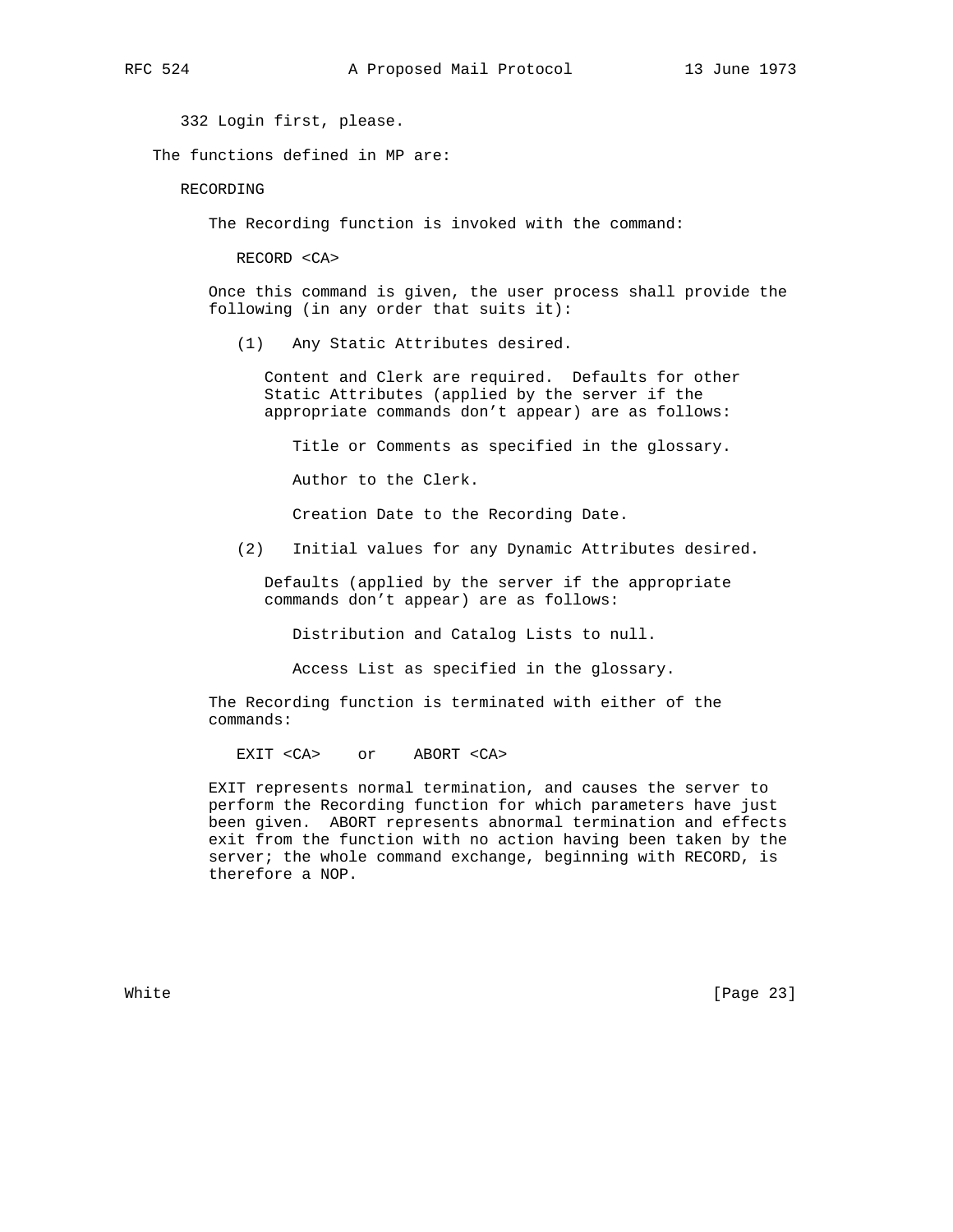DELIVERY

The Delivery function is invoked with the command:

DELIVER <CA>

 Once this command is given, the user process shall provide the following (in any order that suits it):

(1) Any Static Attributes desired.

 Content is required. Defaults for other Static Attributes (applied by the server if the appropriate commands don't appear) are as follows:

Title or Comments as specified in the glossary.

Clerk to null

Author to the Clerk.

Creation Date to the Delivery Date.

(2) Any Dynamic Attributes desired.

 Distribution List is required. Defaults (applied by the server if the appropriate commands don't appear) are as follows:

Catalog List to null

Access List as specified in the glossary.

 Both of these attributes are for the Recipient's information only when presented in the context of Delivery, so defaulting them to null simply implies that the Clerk doesn't desire that they be communicated to the Recipient.

(3) Any or all of the following optional parameters:

(a) Delivery Type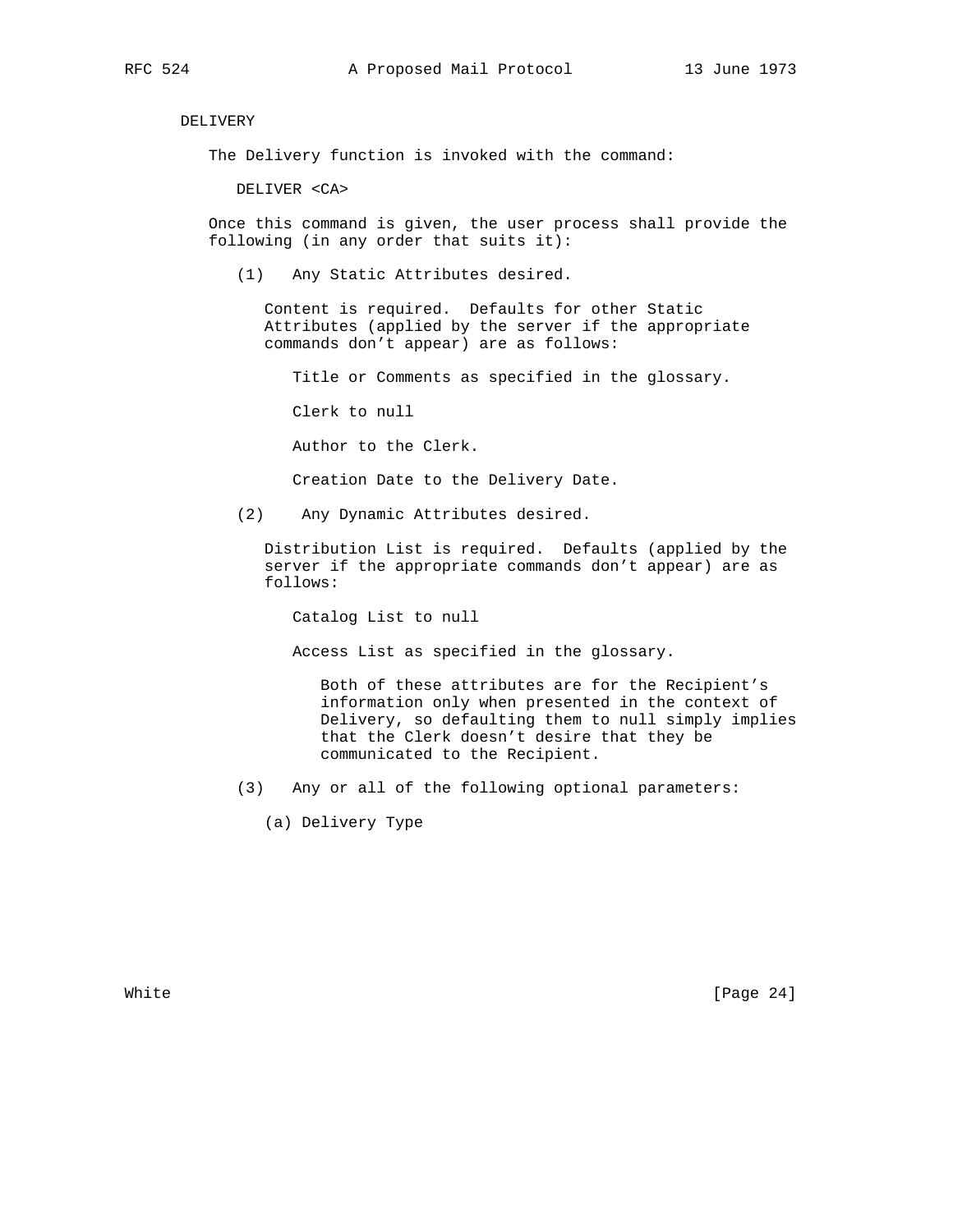(b) Acknowledgment Type

 The specification of this parameter is appropriate if and only if the Delivery Type is POSITIVE or NEGATIVE ACKNOWLEDGMENT or PROGRESS REPORT. In this context, Acknowledgment Type tells the server how to interpret the Content of the Acknowledgment.

(c) Serial Number

 The Serial Number assigned to the piece of Mail being Delivered. This parameter is inappropriate unless the Delivery type is FORWARD (in which case the Serial Number is the one preserved from the previous Delivery), MAIL, or REPLY.

(d) Reference Serial Number

 The Serial Number assigned to the piece of Mail to which the current piece of Mail is either an Acknowledgment, Progress Report, or Reply. The specification of this parameter is therefore inappropriate if the Delivery Type is MAIL.

 The Delivery function is terminated with either of the commands:

EXIT <CA> or ABORT <CA>

 EXIT represents normal termination, and causes the server to perform the Delivery function for which parameters have just been given. ABORT represents abnormal termination and effects exit from the function with no action having been taken by the server; the whole command exchange, beginning with DELIVER, is therefore a NOP.

# DISTRIBUTION

The Distribution function is invoked with the command:

DISTRIBUTE <CA>

 Once this command is given, the user process shall provide the following (in any order that suits it):

(1) Any Static Attributes desired.

White [Page 25]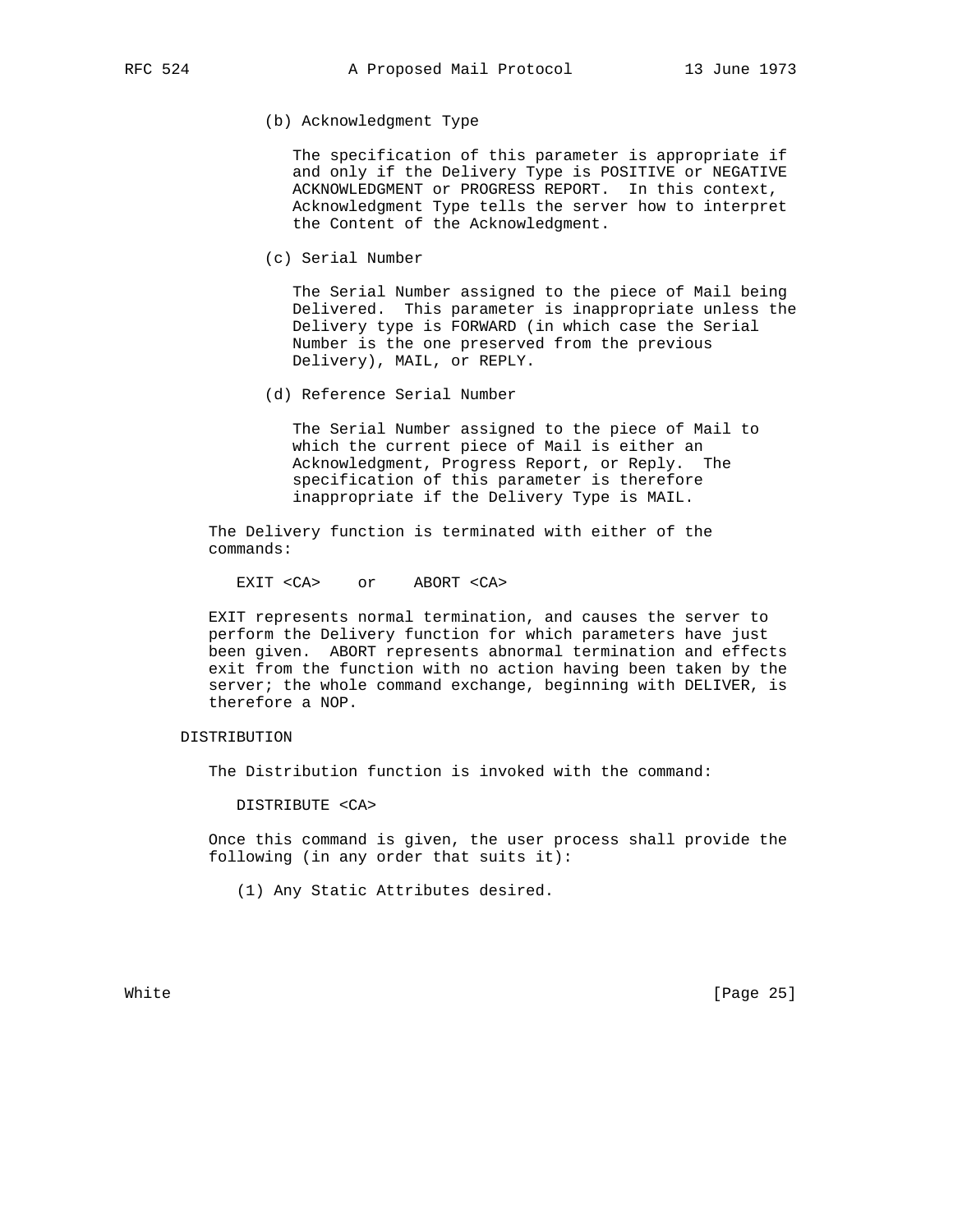Content is required. Defaults for other Static Attributes (applied by the server if the appropriate commands don't appear) are as follows:

Title or Comments as specified in the glossary.

Clerk to null

Author to the Clerk.

Creation Date to the Delivery Date.

(2) Any Dynamic Attributes desired.

 Distribution List is required. Defaults (applied by the server if the appropriate commands don't appear) are as follows:

Catalog List to null

Access List as specified in the glossary.

 Both of these attributes are for the Recipient(s) information only when presented in the context of Distribution, so defaulting them to null simply implies that the Clerk doesn't desire that they be communicated to the Recipient(s).

- (3) Any or all of the following optional parameters:
	- (a) Delivery Type

MAIL, FORWARD, or REPLY only.

(b) Serial Number

 The Serial Number of the Mail being Distributed. The Distribution Agent will relay this Serial Number to each Recipient at Delivery.

(c) Reference Serial Number

 The Serial Number of the piece of Mail to which the current piece of Mail is a Reply. The Distribution Agent will relay this Serial Number to each Recipient at Delivery. The specification of this parameter is appropriate if and only if the Delivery Type is REPLY.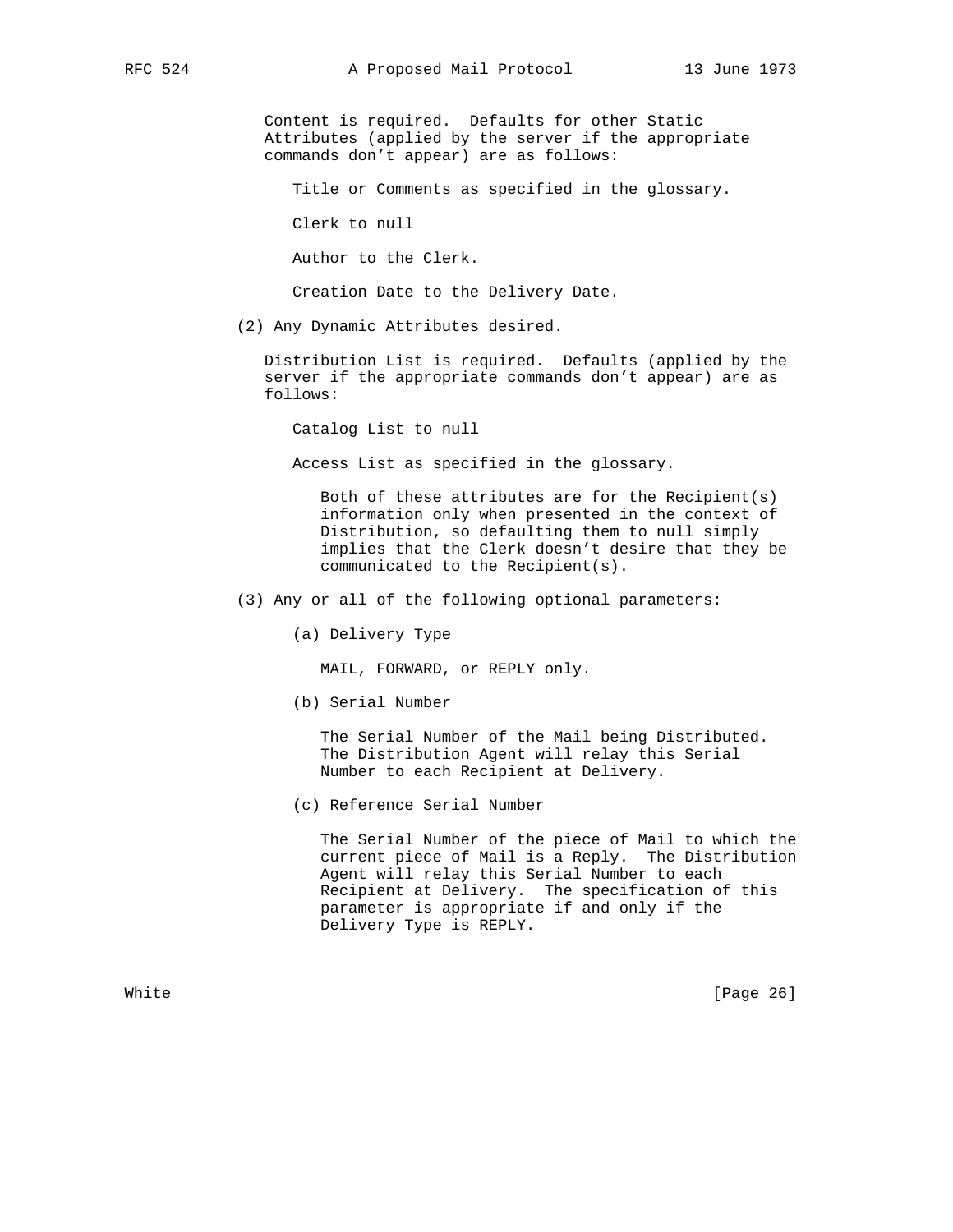(d) Acknowledgment Condition

 An Acknowledgment is requested from the Distribution Agent if and only if the Acknowledgment Condition is other than NEVER.

- (e) Acknowledgment Type
- (f) Cutoff Interval
- (g) Report Interval

 Progress Reports are requested from the Distribution Agent if and only if this parameter is specified explicitly.

(h) Monitor

 This parameter is ignored unless either an Acknowledgment or Progress Reports (or both) are requested.

 The Distribution function is terminated with either of the commands:

EXIT <CA> or ABORT <CA>

 EXIT represents normal termination, and causes the server to perform the Distribution function for which parameters have just been given. ABORT represents abnormal termination and effects exit from the function with no action having been taken by the server; the whole command exchange, beginning with DISTRIBUTE, is therefore a NOP.

# FORWARDING

The Forwarding function is invoked with the command:

FORWARD <CA>

 Once this command is given, the user process shall provide the following (in any order that suits it):

(1) Forwardee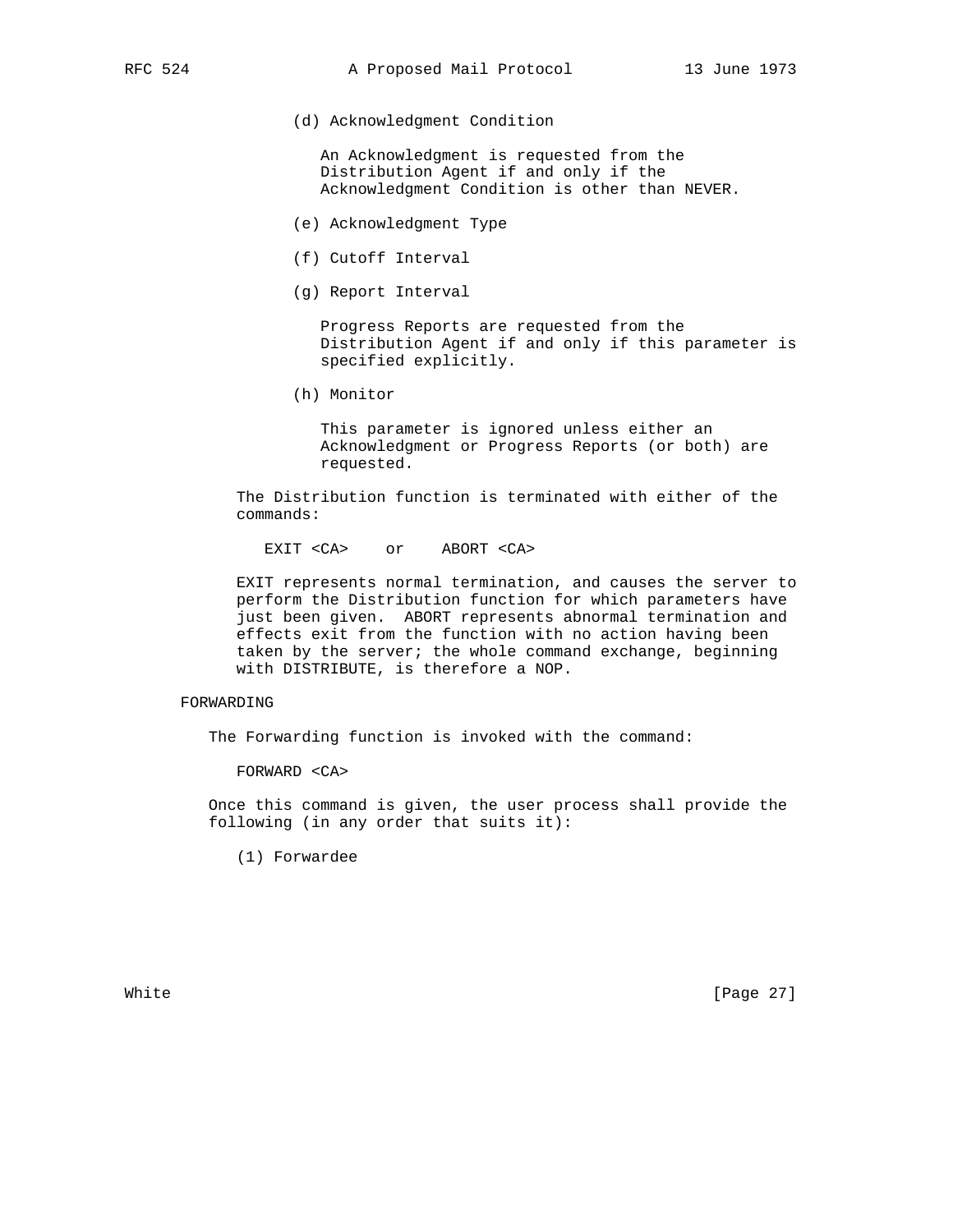(2) Distribution list

 This is the set of Individual(s) to whom the Mail is to be Forwarded.

 The Forwarding function is terminated with either of the commands:

EXIT <CA> or ABORT <CA>

 EXIT represents normal termination, and causes the server to perform the Forwarding function for which parameters have just been given. ABORT represents abnormal termination and effects exit from the function with no action having been taken by the server; the whole command exchange, beginning with FORWARD, is therefore a NOP.

CITATION RETRIEVAL

The Citation Retrieval function is invoked with the command:

RETRIEVE <CA>

 Once this command is given, the user process shall provide the following (in any order that suits it):

 (1) The pathname of the piece of Mail whose Citation is to be retrieved:

PATHNAME <pathname> <CA>

- (2) Any or all of the following optional parameters:
	- (a) Citation Template
	- (b) Requestor

 This parameter is required if and only if Content is requested and Read Access happens not to be granted to All, in which case the server verifies that the Requestor has Read Access to the piece of Mail.

(c) FILE <CA>

 This command is appropriate if and only if Content is requested. The presence of this command implies that the Content of the Mail is to be returned to the user process (following the return on the TELNET connection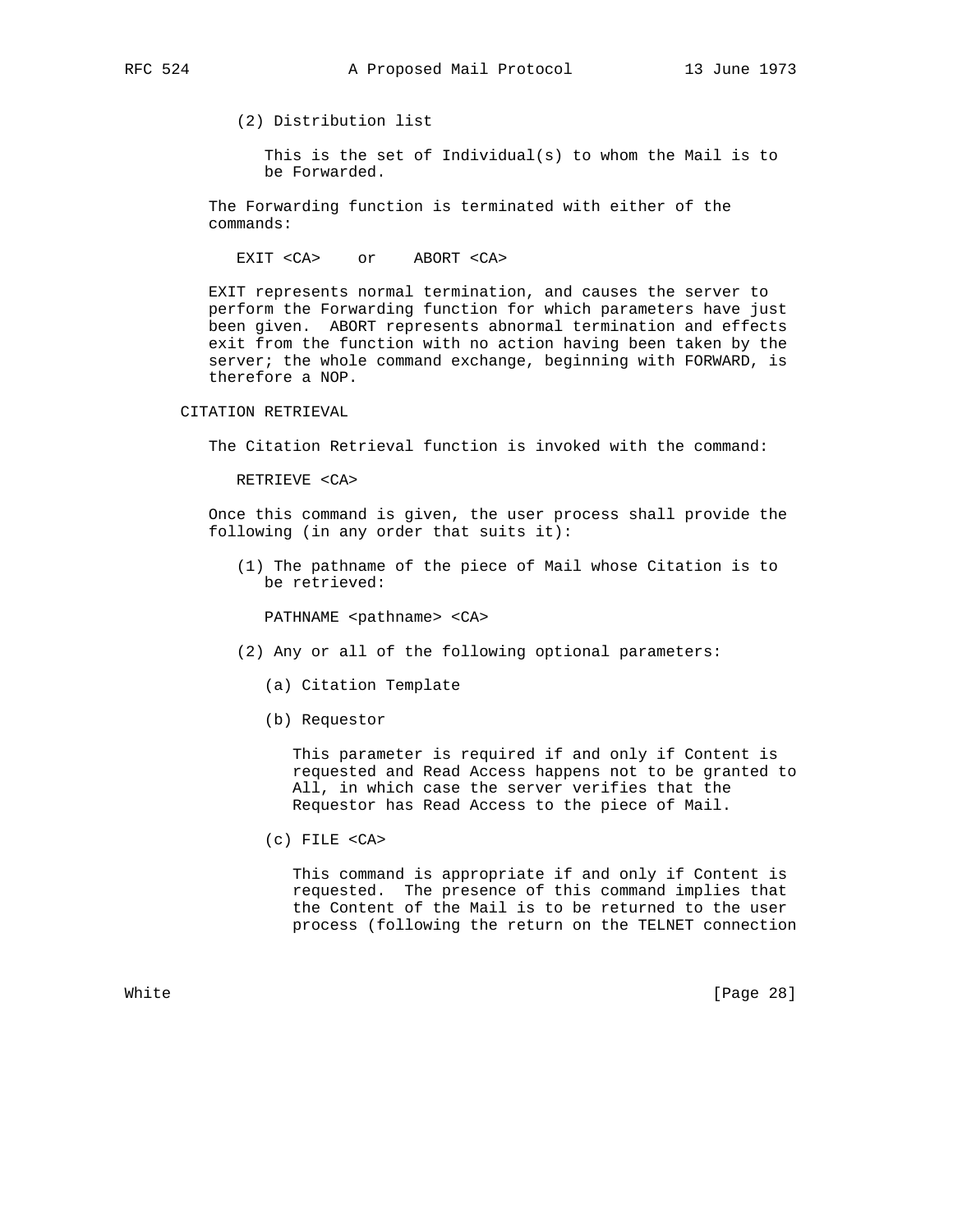of any other Citation Component(s) requested) as a file using the FTP data transfer commands (e.g., BYTE, SOCK, TYPE) currently in effect. FILE is exactly equivalent in effect to an FTP RETR command (in its use of data transfer commands, in its establishment of the data connection etc.) except that no pathname is required.

 In the absence of a FILE command, Content is returned on the TELNET connection like any other Citation Component.

 The server returns the Citation Components in the order requested by the user process (except that Content, if requested as a file, is always returned after the 'end of citation' indication), each as a reply whose numeric code is 172 and whose text is exactly the command normally used to communicate that same parameter to the server. A reply whose numeric code is 173 terminates the reply list.

 Title and Content, which (in general) may each contain the TELNET New Line sequence (CR LF), are represented as continued replies, using the FTP reply continuation convention (see the FTP protocol document). The first four characters of each reply line except the first and last are blanks inserted by the server which must be deleted by the user process to correctly recover the value of the Title or Content.

 The Citation Retrieval function is terminated with either of the commands:

EXIT <CA> or ABORT <CA>

 EXIT represents normal termination, and causes the server to perform the Citation Retrieval function for which parameters have just been given. ABORT represents abnormal termination and effects exit from the function with no action having been taken by the server; the whole command exchange, beginning with RETRIEVE, is therefore a NOP.

White [Page 29]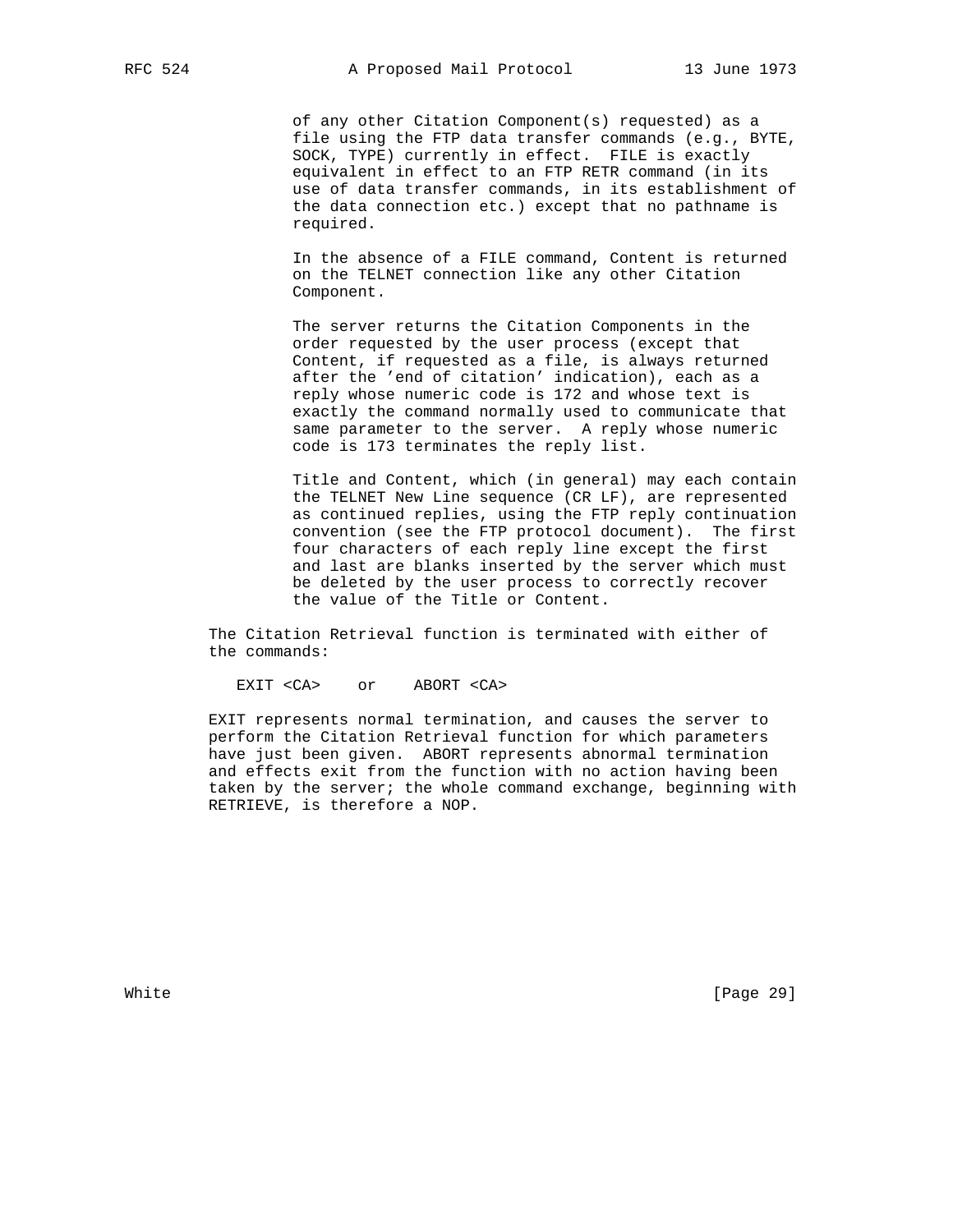UPDATE CITATION

The Update Citation function is invoked with the command:

UPDATE <CA>

 Once this command is given, the user process shall provide the following (in any order that suits it):

(1) Requestor

 This parameter is required unless Controlling Access has been granted to All, in which case it is treated as a NOP if given. The server verifies that the Requestor has Controlling Access to the piece of Mail.

(2) One or more Update Requests

 The Update Citation function is terminated with either of the commands:

EXIT <CA> or ABORT <CA>

 EXIT represents normal termination, and causes the server to perform the Update Citation function for which parameters have just been given. ABORT represents abnormal termination and effects exit from the function with no action having been taken by the server; the whole command exchange, beginning with UPDATE, is therefore a NOP.

# USER VERIFICATION

The User Verification function is invoked with the command:

VERIFY <CA>

 Once this command is given, the user process shall specify any number of Requestors.

 The server prompts for the Id for each, the user process provides it, and the server returns a reply whose numeric code is 272 is the Id is correct or 472 otherwise.

 The User Verification function is terminated with either of the commands:

EXIT <CA> or ABORT <CA>

White [Page 30]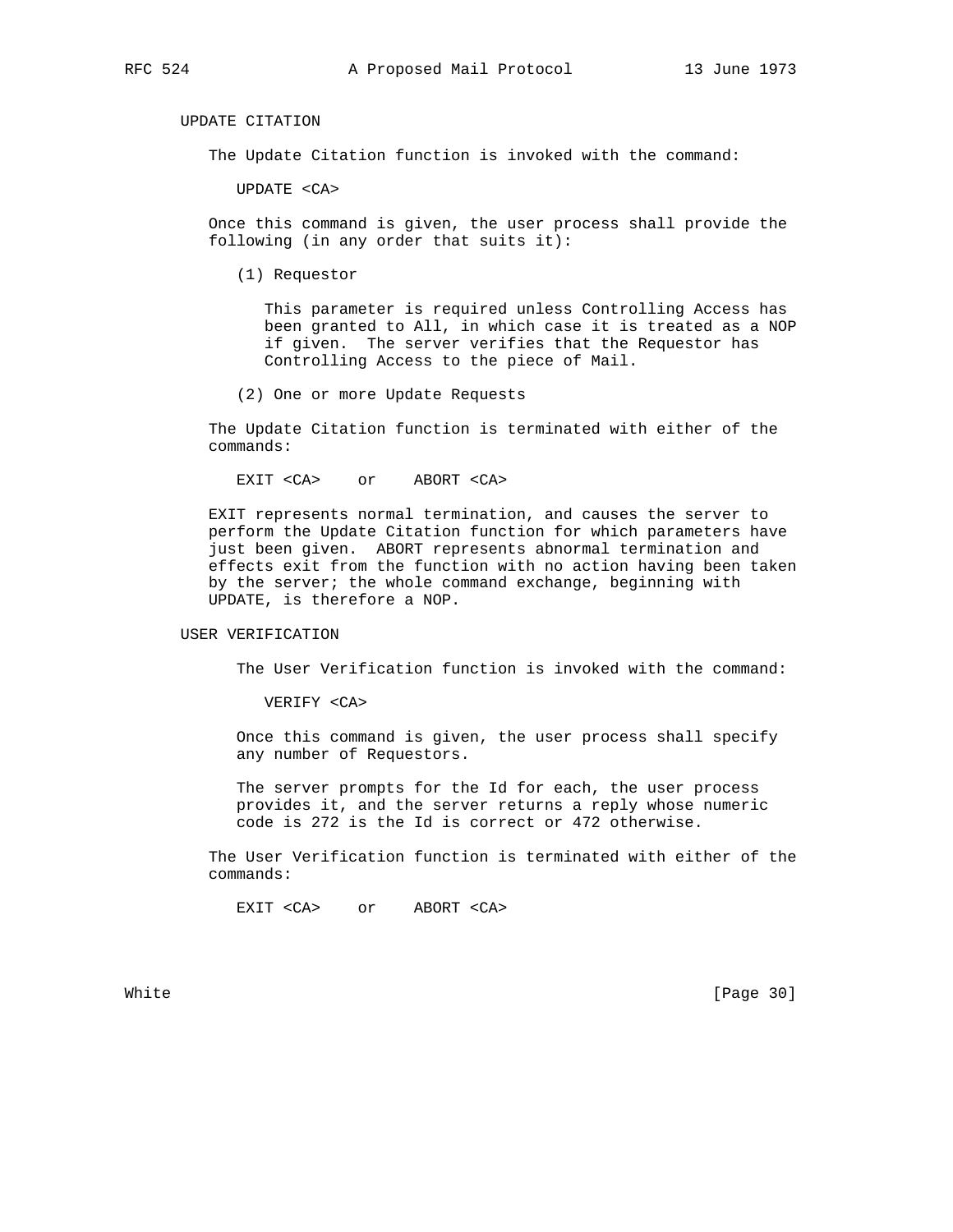## EXAMPLE

 In the example below, a short message is recorded for public access, and distributed to a single recipient. The user process is assumed already connected to the server.

 Note: This would be the implementation of NIC Journal Submission, where the NIC is understood to be both a Recording and Distribution Agent.

Replies from the server are in brackets.

MAIL <CA>

 The Mail system is invoked. [261 RE DE DI FW CI UP UV -- supported.]

REC <CA>

 The Recording function is invoked. [200 OK.]

TITL SMFS Runs on TENEX 1.31 at the NIC <CA>

 A Title is given [200 OK.]

 TEXT The NIC came up on TENEX 1.31 on 1-APR. <CRLF> I tried SMFS here on the new monitor and it <CRLF> works fine. I don't understand why I had <CRLF> problems running your copy of the code at <CRLF> BBN-TENEX. Are you still unable to reference <CRLF> the same archived file from two different <CRLF> TENEXs? <CA2>

 The Content of the message is entered. [200 OK.]

CLER WHITE@SRI-ARC <CR>

 The Clerk is identified as White at SRI-ARC. [330 OK. Now Id, please]

ID id <CA>

 His Id is supplied. [200 OK.]

White [Page 31]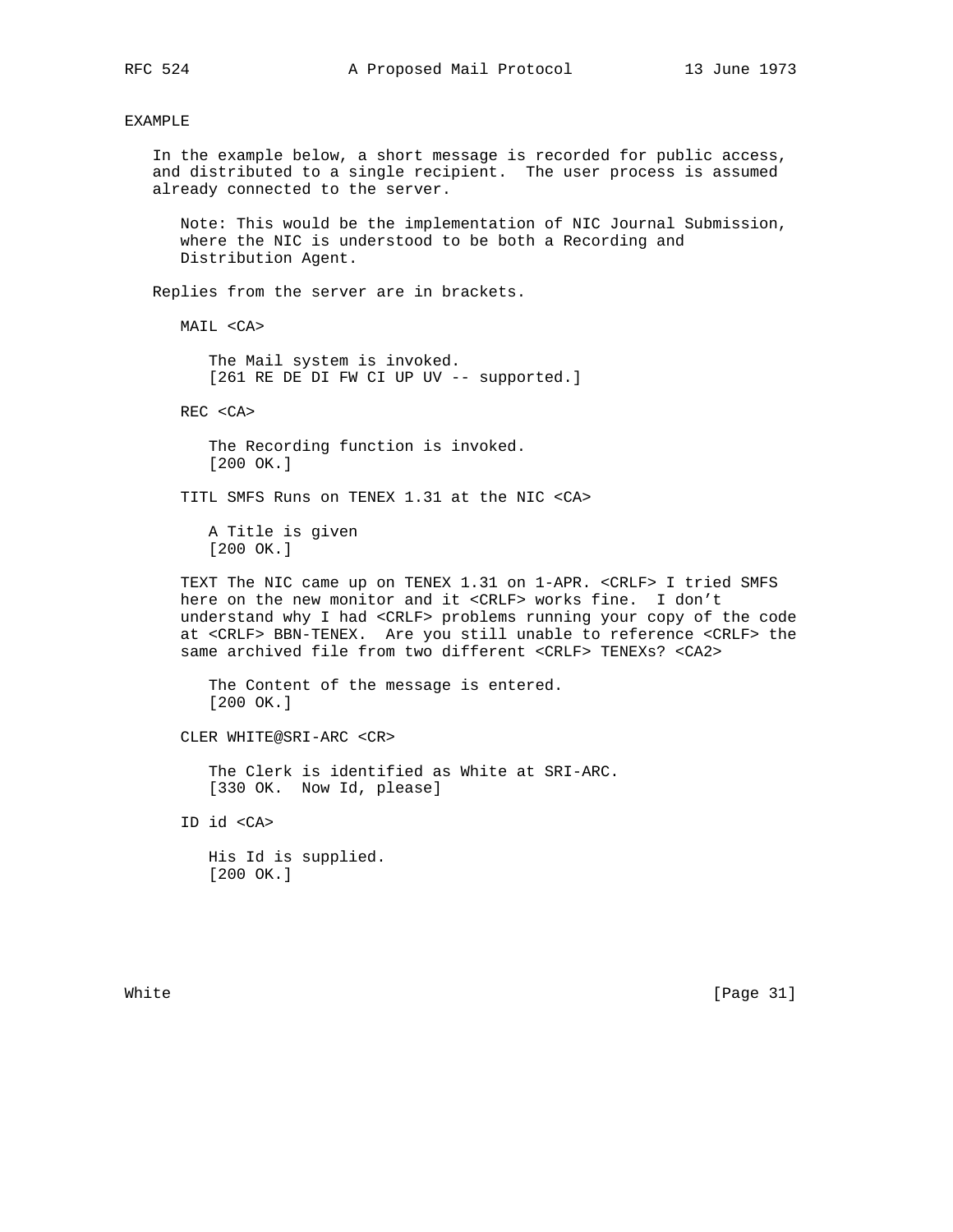EXIT <CA> Exit from the Recording function is effected, and the pathname '15490' is returned by the Recording Agent for the now Recorded Mail. [270 15490 -- is assigned as the pathname.] DIST <CA> The Distribution function is invoked. [200 OK.] LOC SRI-ARC 15490 <CA> The message just recorded is specified for Distribution. [200 OK.] RECI \* DHC <CA> The Recipient is specified via NIC Ident to be Dave Crocker at UCLA-NMC. [200 OK.] GREE Dave <CA> A Greeting is given. [200 OK.] DISP R A reply is requested. [200 OK.] SIGN Jim The message is signed. [200 OK.] ACKC A <CA> Acknowledgment of the Mail's Delivery is requested whether Delivery succeeds or fails.. [200 OK.] ACKT T <CA> The Acknowledgment is to be terse. [200 OK.]

White [Page 32]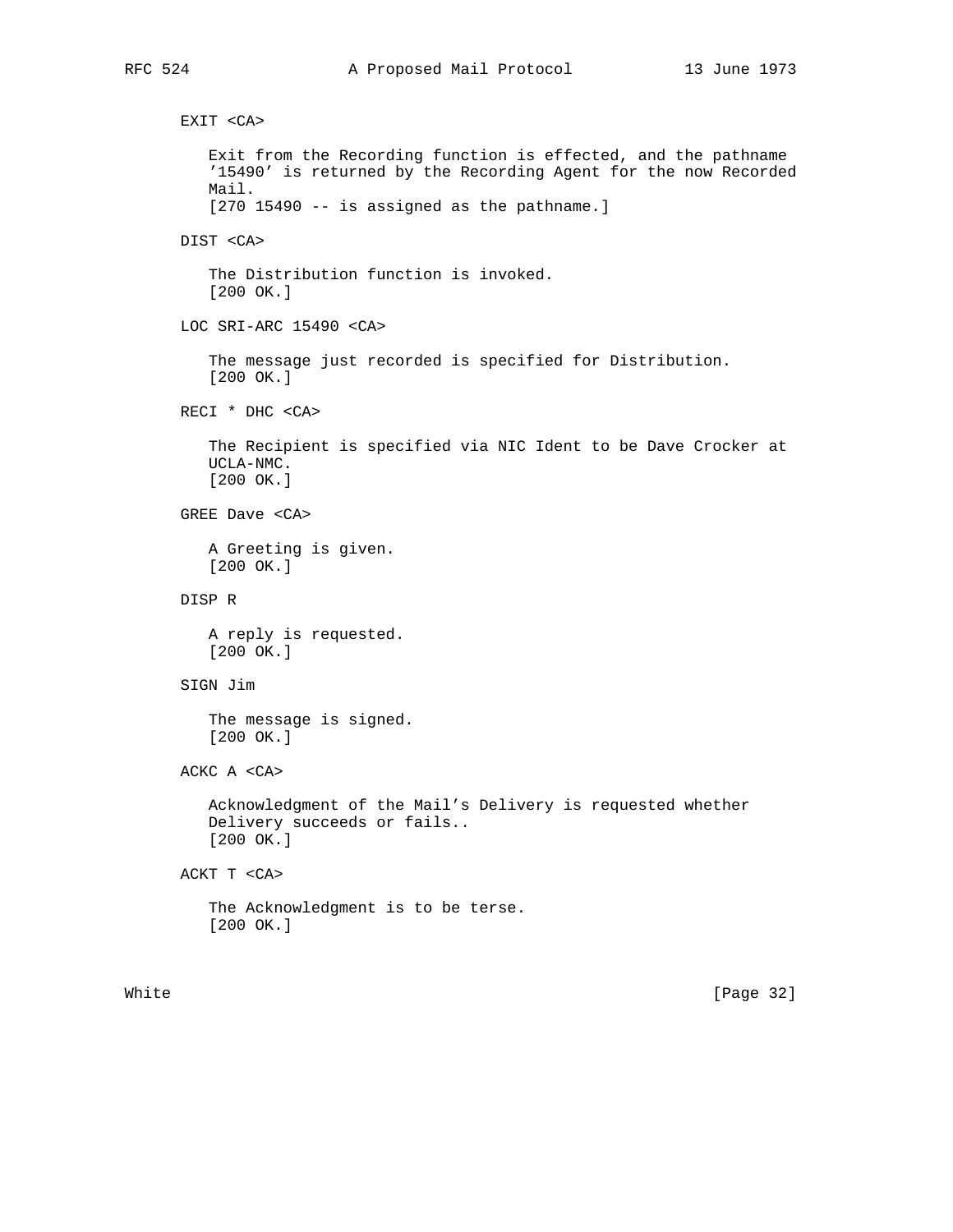CUT 1 D <CA>

 If Delivery hasn't been effected within 24 hours, the attempt is to be abandoned (and an Acknowledgment of failure returned). The Monitor (to whom the Acknowledgment is sent) is allowed to default to the Clerk. [200 OK.]

SERI serial <CA>

 A Serial Number is assigned for purposes of coordinating Acknowledgment and Reply. A desirable implementation of the sender's user and server processes is one in which the Serial Number is assigned by the user process, rather than by the human user himself in such a way that his server process can automatically make the association between original Mail, and subsequent Acknowledgment and Reply. [200 OK.]

EXIT <CA>

 Exit from the Distribution function is effected. [200 OK.]

EXIT <CA>

 Exit from the Mail subsystem is effected. [200 OK.]

White [Page 33]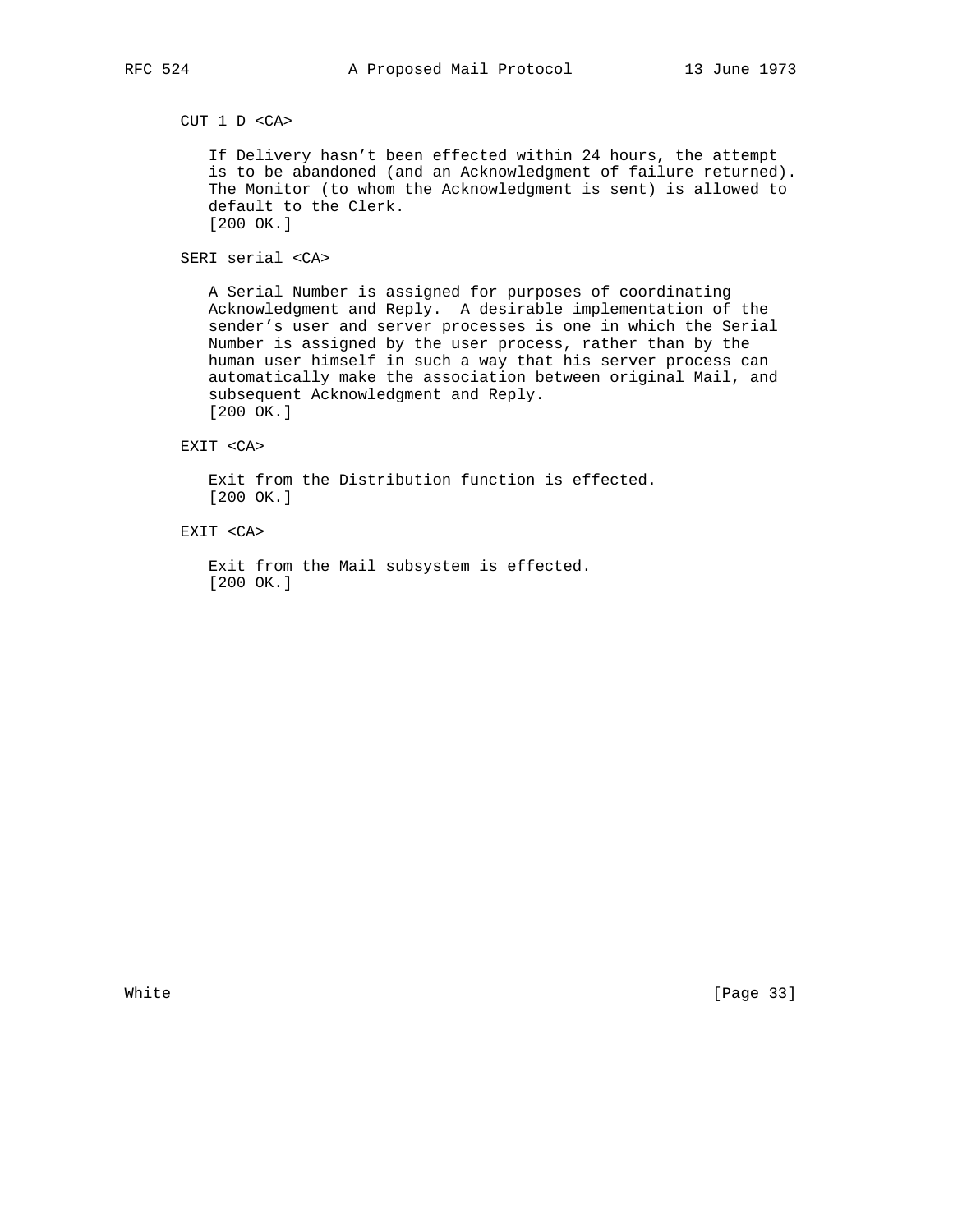COMMAND SUMMARY Every command requires at least one reply from the server. THOSE SPECIFIC TO MP ABORT <CA> ACCESS <individual> <CA> ACCESSTYPES <accesstypes> <CA> ACKCONDITION <ackcondition> <CA> ACKTYPE <acktype> <CA> AUTHOR <individual> <CA> CATALOG <catalog> <CA> CITATIONTEMPLATE <citationtemp> <CA> CLERK <individual> <CA> COMMENTS <comments> <CA> CREATIONDATE <datetime> <CA> CUTOFF <interval> <CA> DELIVER <CA> DELIVERYTYPE <deliverytype> <CA> DISPOSITION <disposition> <CA> DISTRIBUTE <CA> EXIT <CA> FILE <CA> FORWARD <CA> FORWARDEE <individual> <CA> GENERALDELIVERY <CA> GREETING <greeting> <CA> ID <id> <CA> LOCATION <fileaddr> <CA> MAIL <CA> MONITOR <individual> <CA> PATHNAME <pathname> <CA> RECIPIENT <individual> <CA> RECORD <CA> REFERENCESERIAL <serialnumber> <CA> REPORTINTERVAL <interval> <CA> REQUESTOR <individual> <CA> RETRIEVE <CA> SERIAL <serialnumber> <CA> SIGNATURE <signature> <CA> TEXT <string> <CA2> TITLE <title> <CA> UPDATE <CA> UPDATETYPE <updatetype> <CA> VERIFY <CA>

White [Page 34]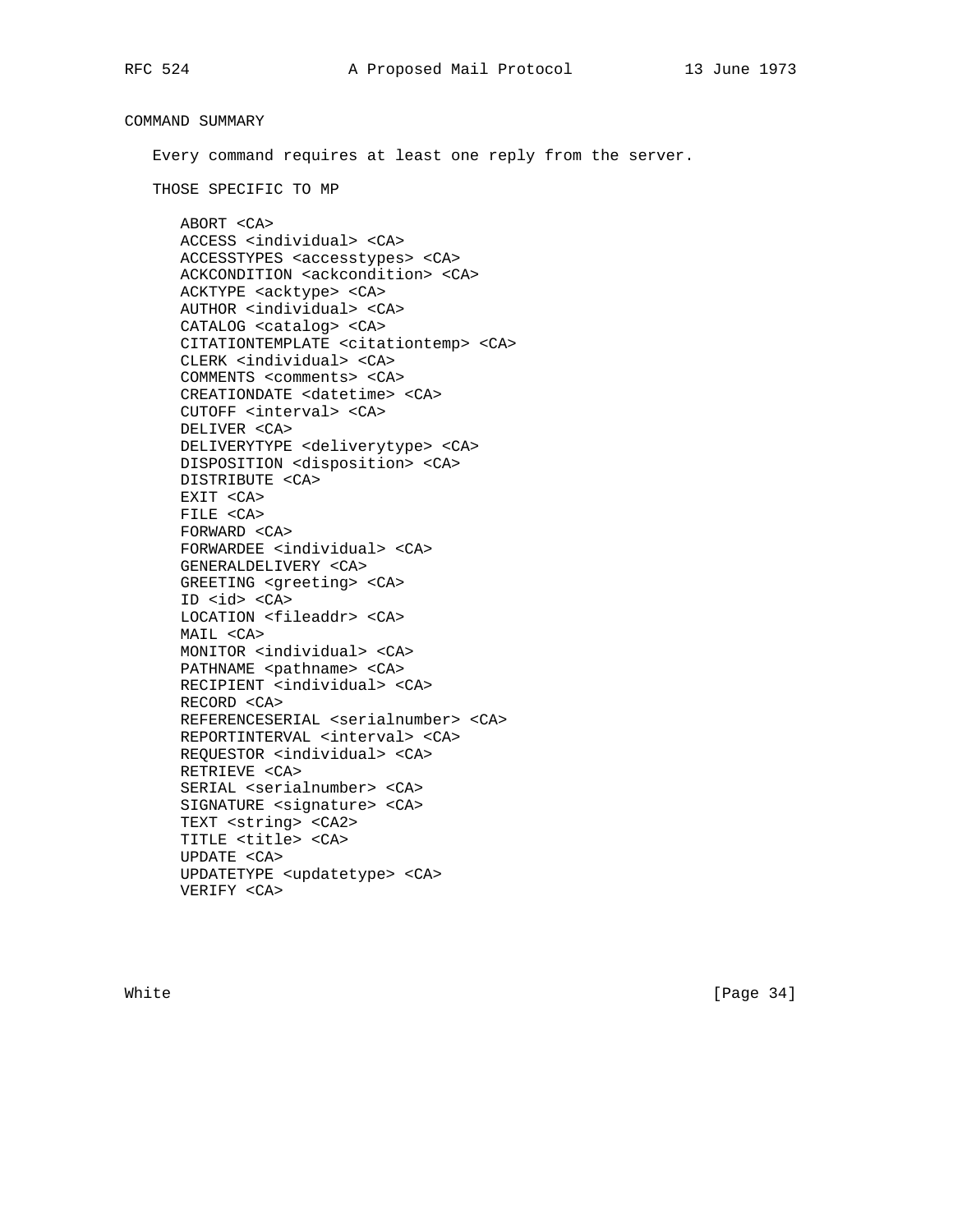THOSE BORROWED FROM FTP

 The following commands borrowed from FTP are defined (also) as MP commands to support the transfer of the Content of a piece of Mail in 'file' form. The reader is referred to the FTP protocol document for a description of their use and syntax. The borrowed commands are:

BYTE, SOCK, PASV, TYPE, STRU, MODE, REST, and SITE.

 The following commands borrowed from FTP are defined (also) as MP commands to permit changes of accounting parameters within the MP subsystem. The accounting parameters in force when the subsystem is entered apply (if necessary) within the subsystem until changed. Values to which the parameters may have been changed while in the subsystem continue in effect upon return to the FTP command space. The borrowed commands are:

USER, PASS, and ACCT.

 The following miscellaneous commands borrowed from FTP are defined also as MP commands:

HELP and NOOP.

## COMMAND REPLIES

 This list is undoubtedly incomplete; some crucial reply code assignments may be missing despite the author's attempt to foresee the kinds of interaction that might arise between user and server and the responses from the server that they would require.

172 <A Citation Component>

 In response to the EXIT command which terminates the Citation Retrieval function.

173 End of citation.

Following a list of 172 replies.

200 OK.

 This is the standard, positive acknowledgment used throughout the Protocol.

White [Page 35]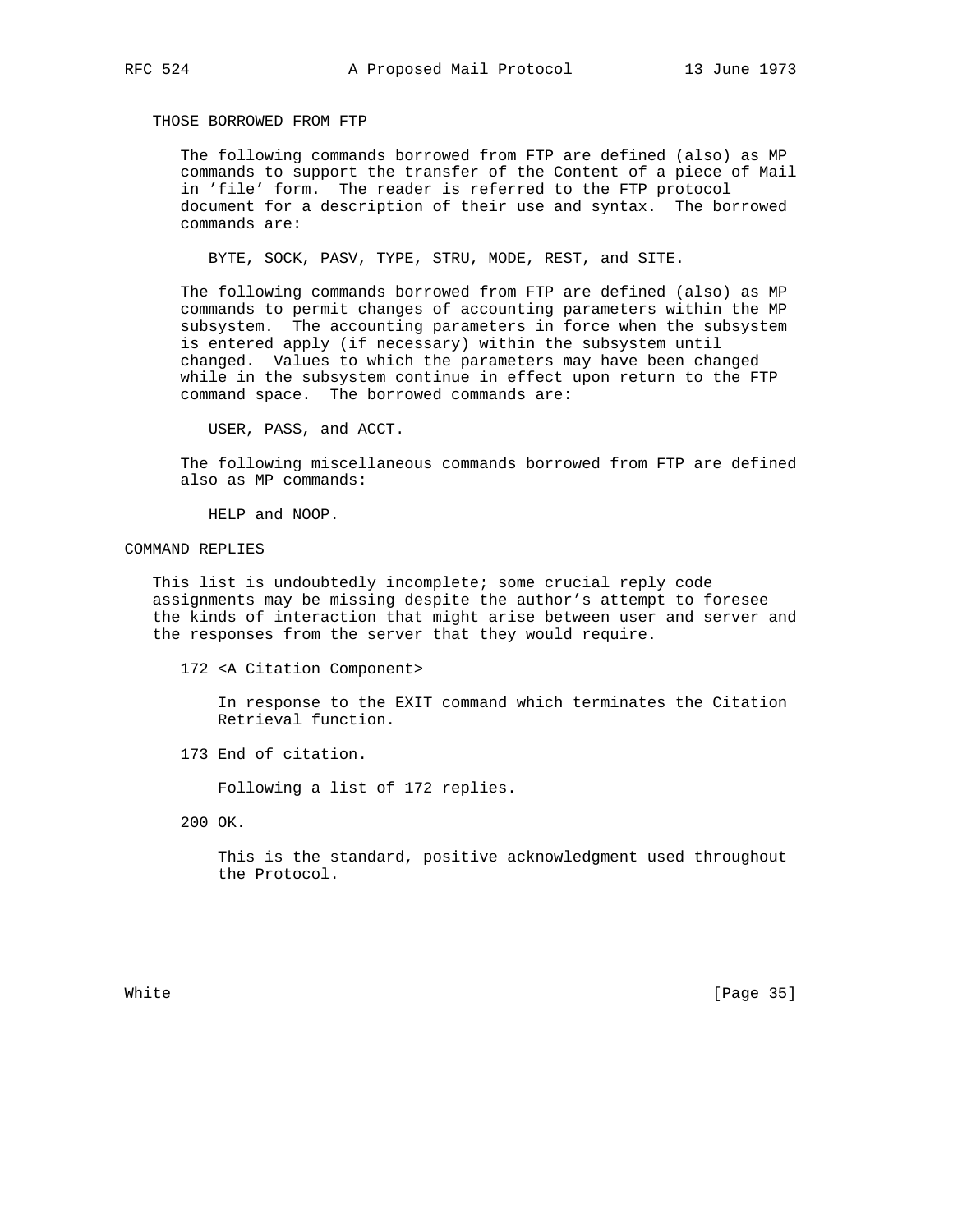270 <pathname> -- is assigned as the pathname.

 In response to the EXIT command which terminates the Record function.

271 <functionlist> -- supported.

 In response to the MAIL command by which the user process gains entry to the Mail subsystem. This response is mandatory, and from it the user process can quickly determine what function(s) are supported by the server.

272 Requestor is who he says he is.

 In response to an ID command in the User Verification function. This reply informs the user process that the Id given is in fact that of the Individual specified.

330 OK. Now Id, please.

 In response to the first command in each pair of commands in an Individual List. This reply requires the next command from the user process to be ID.

332 Login first, please.

 In response to any command which invokes a Mail function (e.g., RECORD, DISTRIBUTE, DELIVER), or to the MAIL command itself. This reply implies that the requested function is supported by the server, but that the user is required to login before invoking it.

400 Function not implemented.

 In response to any command which invokes a Mail function (e.g., RECORD, DISTRIBUTE, DELIVER), or to the MAIL command itself. This reply implies that the requested function is not supported by the server.

431 Incorrect Id.

 In response to the ID command in an Individual List command pair. This reply implies that the Id specified was incorrect.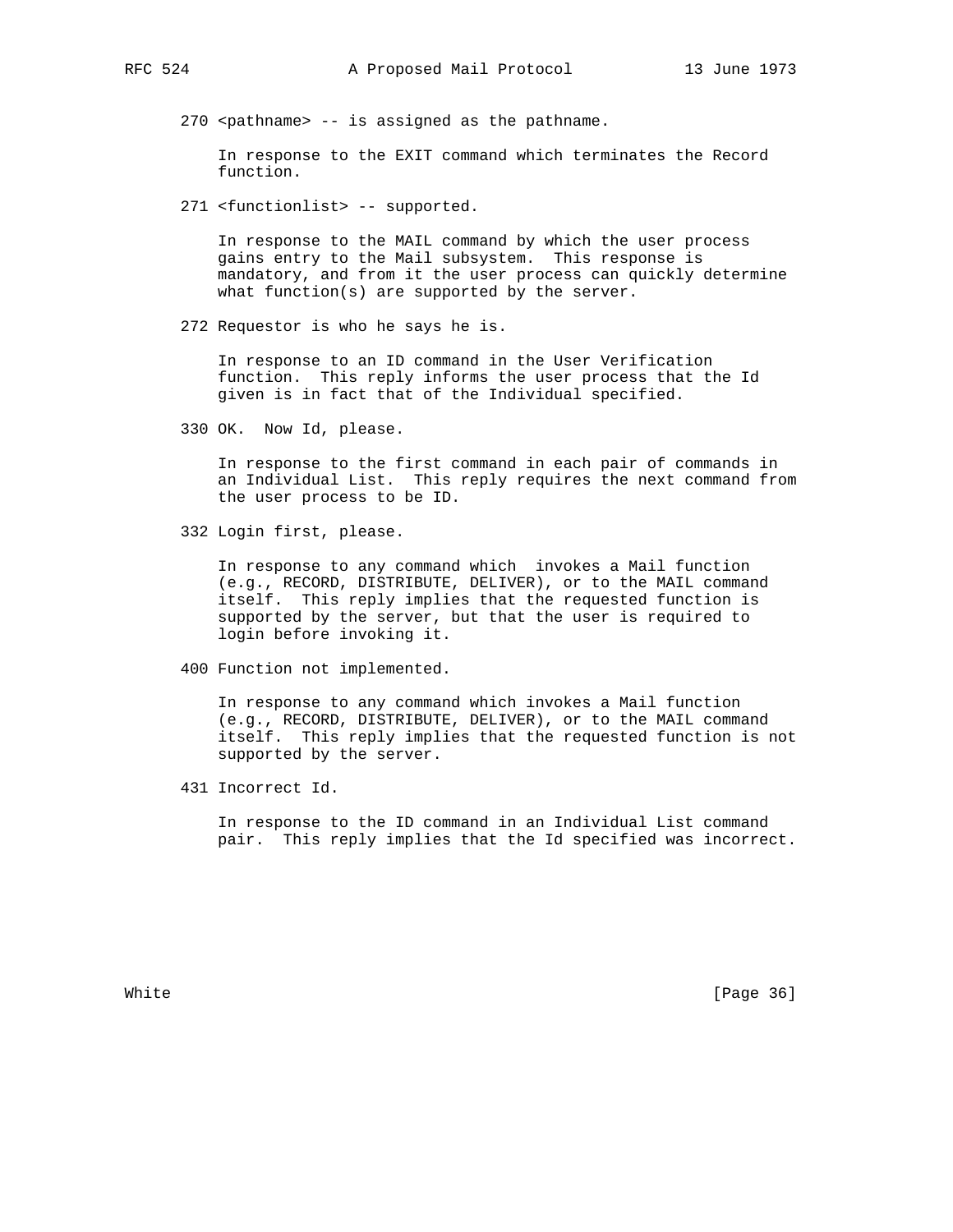440 <Error relayed from Recording Agent>

 In response to the LOCATION command. This reply implies that the server attempted to retrieve the specified piece of Mail from an FTP server but failed because it returned the error reply whose text is duplicated in the current reply.

470 No such pathname.

 In response to the PATHNAME command (in the Citation Retrieval function). This reply implies that the specified pathname is not recognized by the server.

471 No unRead Mail to Forward.

 In response to the EXIT command which terminates the Forwarding Function.

472 Requestor is NOT who he says he is.

 In response to an ID command in the User Verification function. This reply informs the user process that the Id given is NOT that of the Individual specified.

473 You don't have Read Access to the Mail.

 In response to the LOCATION command, or to the PATHNAME command in a Citation Retrieval function. This reply implies that the Requestor doesn't have Read Access to the piece of Mail.

474 Recipient unrecognized; is General Delivery OK?

 In response to an instance of the RECIPIENT command in a Distribution List (in the context of the Delivery function). This response implies that the Recipient in unrecognized, but that the server will attempt General Delivery to him if the user process responds with a GENERALDELIVERY command; otherwise the Recipient is rejected.

- 475 That Individual is not at this host.
- 570 No such NIC Ident or Mailbox Name.

 In response to any command in which a NIC Ident or Mailbox Name appears as an argument. This reply implies that the Individual specified does not exist.

White [Page 37]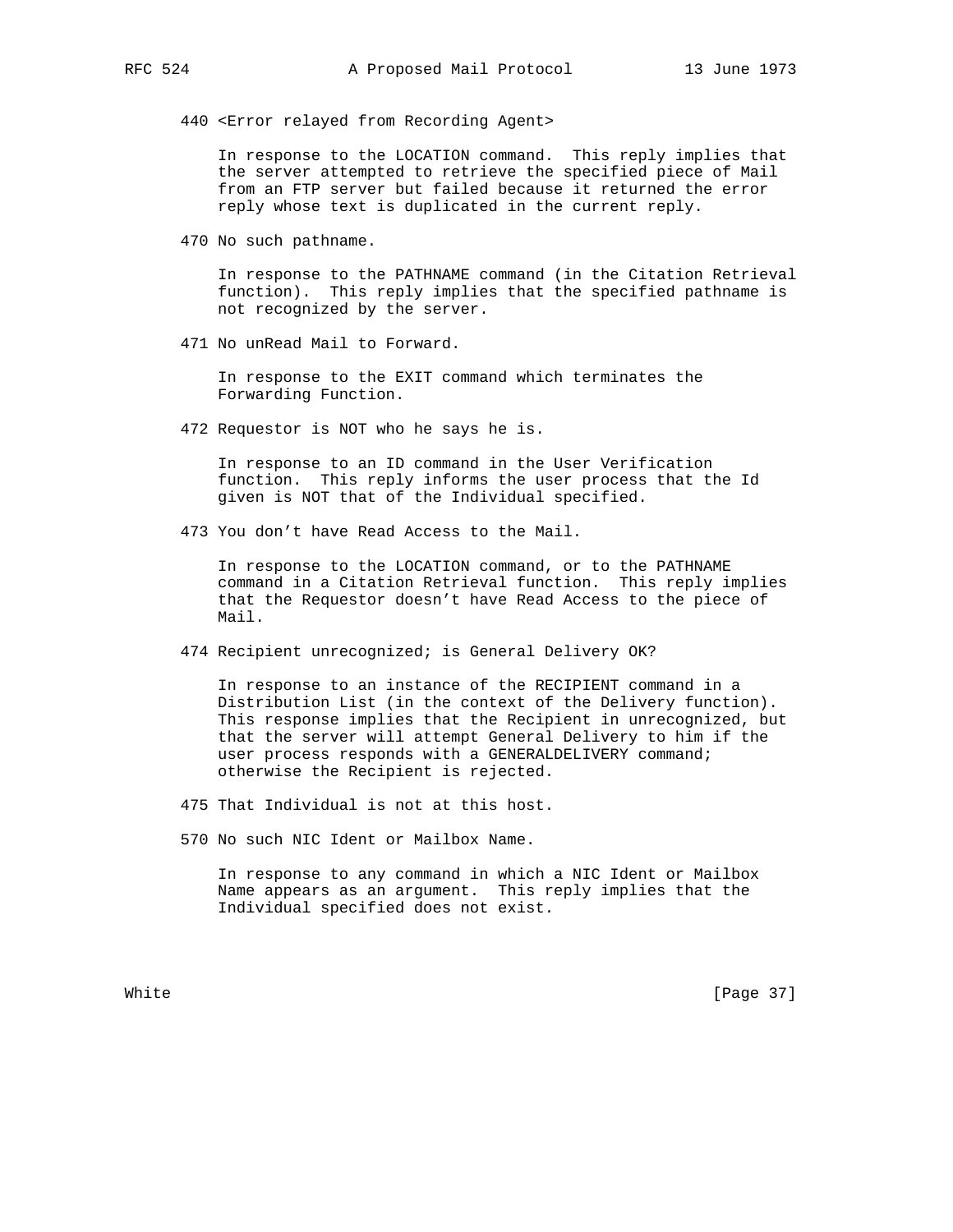571 Invalid host.

 In response to any command in which a host address or standard host name appears as an argument. This reply implies that no such host exists.

572 No such catalog.

 In response to the CATALOG command. This reply implies that no such Catalog exists.

Any '500' reply.

Any of the error replies associated with FTP RETR/STOR commands.

FORMAL SYNTAX

 The terse keyword forms to be employed in actually implementing a Mail user or server process are generated by deleting character(s) from the corresponding verbose forms. Those deleted characters are included but enclosed in brackets throughout the description which follows. Spaces can be used freely between terminal elements of the syntax, and in some cases, at least one space must separate two elements whose boundary could not otherwise be distinguished.

| $<$ CA2>                                              | $\cdots$ - TELNET Go Ahead character                                                                                                                                         |
|-------------------------------------------------------|------------------------------------------------------------------------------------------------------------------------------------------------------------------------------|
| $<$ CA $>$                                            | $::=$ TELNET new line (CR LF)                                                                                                                                                |
| $\langle$ CRLF> := CR LF                              |                                                                                                                                                                              |
|                                                       | <accesstypes> ::= <readaccess> <controlaccess></controlaccess></readaccess></accesstypes>                                                                                    |
|                                                       | $\verb  :: = A[LWAYS]   F[AILURE]   N[EVER]$                                                                                                                                 |
|                                                       | $\verb  :: = T[ERSE]   V[ERBOSE] $                                                                                                                                           |
| $\texttt{}$ ::= A[CTION]   null                       |                                                                                                                                                                              |
| <catalog> ::= <string></string></catalog>             |                                                                                                                                                                              |
|                                                       | $\texttt{citationcomp}$ ::= D[ISTRIBUTION]L[IST]   A[CESS]L[IST]  <br>$C[ATALOG]L[IST]   C[ON]T[ENT]   T[ITLE]  $<br>C[OM]M[ENTS]   AU[THOR]   CL[ERK]  <br>C[REATION]D[ATE] |
|                                                       | <citationtemp> ::= <citationcomp>   <citationcomp><br/><citationtemp></citationtemp></citationcomp></citationcomp></citationtemp>                                            |
|                                                       | <command/> ::= <shortbody> <ca>   <longbody> <ca2></ca2></longbody></ca></shortbody>                                                                                         |
| <comments> ::= <string></string></comments>           |                                                                                                                                                                              |
|                                                       | <controlaccess> ::= C[ONTROLLING]   null</controlaccess>                                                                                                                     |
| <count> ::= decimal integer</count>                   |                                                                                                                                                                              |
|                                                       | <date> ::= <dayofmonth> / <month> / <year></year></month></dayofmonth></date>                                                                                                |
| <datetime> ::= <date> <time></time></date></datetime> |                                                                                                                                                                              |
|                                                       | <dayofmonth> ::= decimal integer, 1-31</dayofmonth>                                                                                                                          |
| <days> ::= <count> D[AYS]</count></days>              |                                                                                                                                                                              |
|                                                       | <deliverystatus> ::= F[AILED]   S[UCCESSFUL]   T[IMED OUT]</deliverystatus>                                                                                                  |

White [Page 38]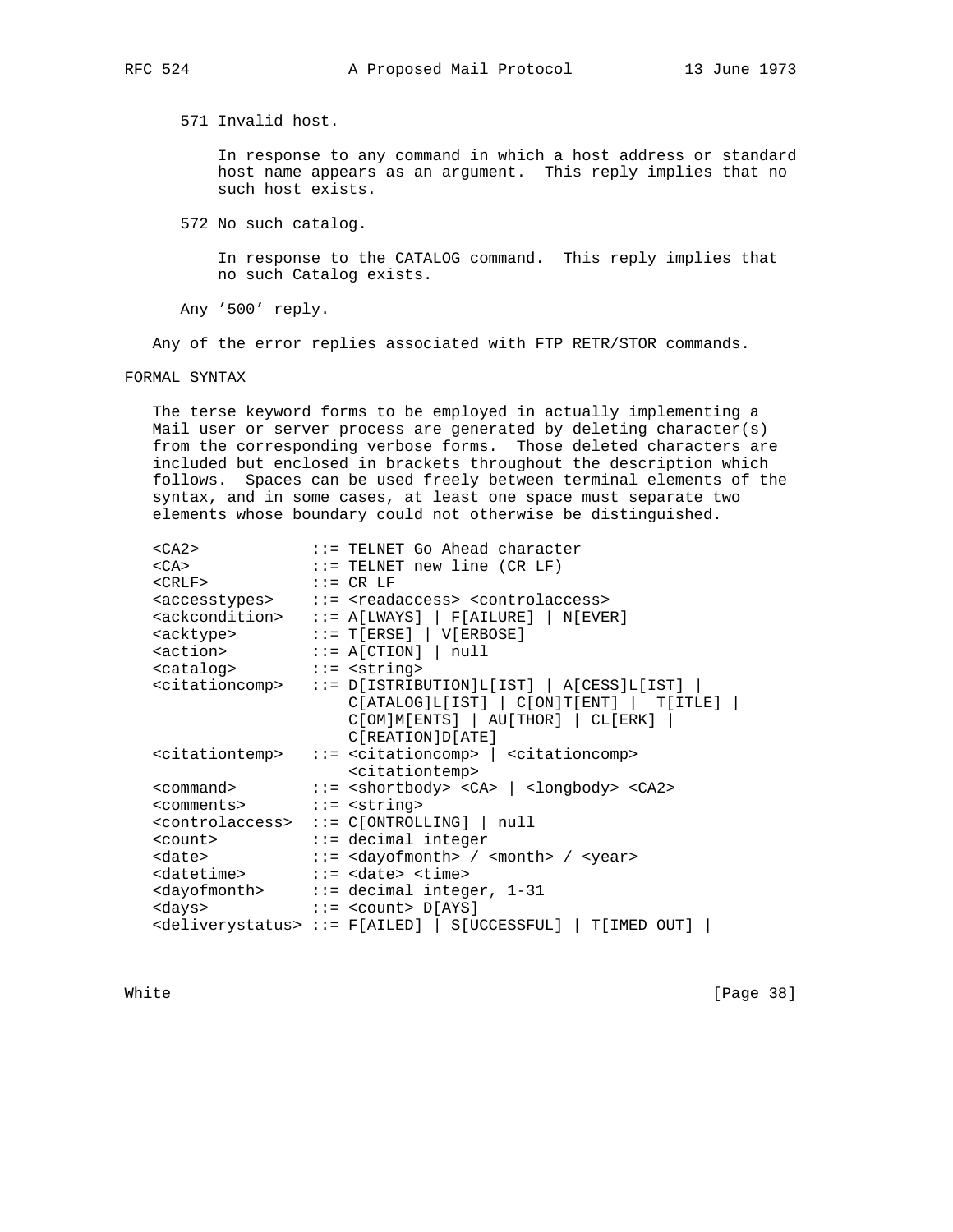| <deliverytype></deliverytype>                       | W[AITING]   U[ NATTEMPTED]<br>$::= F[ORWARD]   M[AIL]   N[EGATIVE$<br><b>ACKNOWLEDGMENT ]</b><br>P[OSITIVE<br>ACKNOWLEDGMENT]<br>P[ROGRESS]R[EPORT]<br>  R[EPLY] |
|-----------------------------------------------------|------------------------------------------------------------------------------------------------------------------------------------------------------------------|
| <disposition></disposition>                         | ::= <rsvp> <action> <interrupt></interrupt></action></rsvp>                                                                                                      |
| <fileaddr></fileaddr>                               | ::= <host> <pathname></pathname></host>                                                                                                                          |
| <functionlist></functionlist>                       | ::= <functiontype>   <functiontype></functiontype></functiontype>                                                                                                |
|                                                     | <functionlist></functionlist>                                                                                                                                    |
| <functiontype></functiontype>                       | $::= RE[CORDING]   DE[LIVERY]   DI[STRIBUTION]  $<br>F[OR]W[ARDING]   CI[TATION RETEIEVAL]<br>UP[DATE]   U[SER]V[ERIFICATION]                                    |
| <globalname></globalname>                           | $::= *$ <nicident></nicident>                                                                                                                                    |
| <greeting></greeting>                               | $::=$ <string></string>                                                                                                                                          |
| <host></host>                                       | $::=$ <hostname> <math> </math> <hostaddress></hostaddress></hostname>                                                                                           |
| <hostaddress></hostaddress>                         | ::= decimal integer, 0-255                                                                                                                                       |
| <hostname></hostname>                               | ::= standard host name                                                                                                                                           |
| <hour></hour>                                       | $::= decimal integer, 0-23$                                                                                                                                      |
| <hours></hours>                                     | $::=$ <count> <math>H[OWRS]</math></count>                                                                                                                       |
|                                                     | <individual> ::= <localname>   <globalname></globalname></localname></individual>                                                                                |
| <interrupt></interrupt>                             | $::= I[INTERRUPT]$   null                                                                                                                                        |
| <interval></interval>                               | $::= <$ days> $  <$ hours> $  <$ days> <hours></hours>                                                                                                           |
| <localname></localname>                             | $::=$ <mailbox> @ <host> <math> </math> <mailbox> @</mailbox></host></mailbox>                                                                                   |
|                                                     | NOTE: Host defaults to that of the server                                                                                                                        |
| <longbody></longbody>                               | $::=$ COM[MENTS] <comments>  <br/>TEXT <string></string></comments>                                                                                              |
| <mailbox></mailbox>                                 | $::=$ <string></string>                                                                                                                                          |
| <minute></minute>                                   | ::= decimal integer, 0-59                                                                                                                                        |
| <month></month>                                     | $::= decimal integer, 1-12$                                                                                                                                      |
| <nicident></nicident>                               | $::=$ <string></string>                                                                                                                                          |
| <id></id>                                           | $::=$ <string></string>                                                                                                                                          |
| <pathname></pathname>                               | $::=$ <string></string>                                                                                                                                          |
| <readaccess></readaccess>                           | $::= R[EAD]$   null                                                                                                                                              |
| <rsvp></rsvp>                                       | $::= R[SVP]$   null                                                                                                                                              |
| <serialnumber> ::= <string></string></serialnumber> |                                                                                                                                                                  |
| <shortbody></shortbody>                             | $::=$ ABOR[T] $ $                                                                                                                                                |
|                                                     | ACC[ESS] <individual></individual>                                                                                                                               |
|                                                     | ACKC[ONDITION] <ackcondition>  </ackcondition>                                                                                                                   |
|                                                     | ACKT[YPE] <acktype></acktype>                                                                                                                                    |
|                                                     | AC[CESS]TY[PES] <accesstypes></accesstypes>                                                                                                                      |
|                                                     | AUTH[OR] <individual>  </individual>                                                                                                                             |
|                                                     | $CAT[ALOG]$ < $catalog$ > $ $                                                                                                                                    |
|                                                     | CLER[K] <individual></individual>                                                                                                                                |
|                                                     | CR[EATION]DA[TE] <datetime></datetime>                                                                                                                           |
|                                                     | CUT[OFF] <interval></interval>                                                                                                                                   |
|                                                     | C[ITATION]TEM[PLATE] <citationtemp>  </citationtemp>                                                                                                             |
|                                                     | DELI[VER]                                                                                                                                                        |
|                                                     | DE[LIVERY]TY[PE] <delivverytype></delivverytype>                                                                                                                 |

White [Page 39]